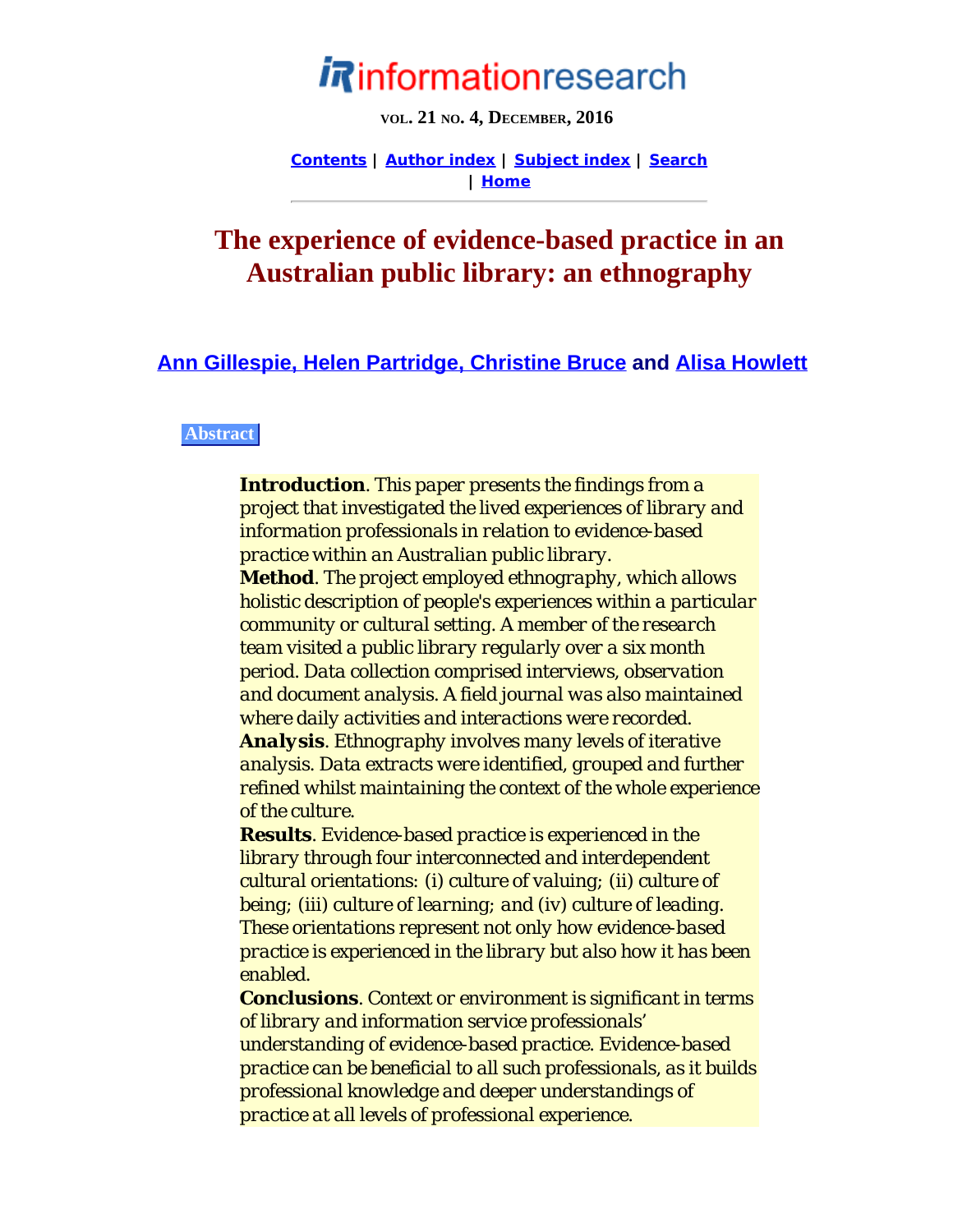#### **Introduction**

In the past fifteen years, there has been a growing interest in evidence-based practice in the library and information profession worldwide (see [Booth and Brice, 2004](#page-34-0)). The literature indicates that, evidence-based practice in the context of the library and information profession refers to the process of using formal research skills and methods to assist in decision-making and establishing best practice ([Booth, 2002](#page-34-0), [2007](#page-34-0); [Eldredge, 2000](#page-34-0)). While numerous studies have been undertaken under the guise of being evidence-based (see for example the empirical papers published in the online journal *[Evidence Based Library](https://ejournals.library.ualberta.ca/index.php/EBLIP/) [and Information Practice](https://ejournals.library.ualberta.ca/index.php/EBLIP/)*), very few studies in the library and information profession have explored evidence-based practice as the object of study. As such there is a lack of theory-guided and empirically tested models or paradigms for the concept. This has implications for how well evidence-based practice can be implemented within the professional practice of library and information professionals. This paper outlines a research project which explores the lived experiences of evidence-based practice within one Australian public library. The paper concludes with a detailed description of the research findings.

#### **Literature review**

Evidence-based practice consists of a systematic and structured process for identifying, acquiring, appraising and applying evidence to decision-making in professional practice [\(Brice and Hill, 2004](#page-34-0)). Originating in healthcare, evidence-based practice has seen a broadened application into other areas such as education, social sciences, crime and justice and library and information practice [\(Brice and](#page-34-0) [Hill, 2004](#page-34-0)).

# **A decision-making framework for library and information professional practice**

The current evidence-based practice model in the library and information profession is founded on a conceptual remodelling of the decision-making framework from evidence-based medicine and health librarianship [\(Todd,](#page-34-1)  $2006$ , p. 32). Eldredge  $(2000, p. 291)$  $(2000, p. 291)$  $(2000, p. 291)$  proposes the first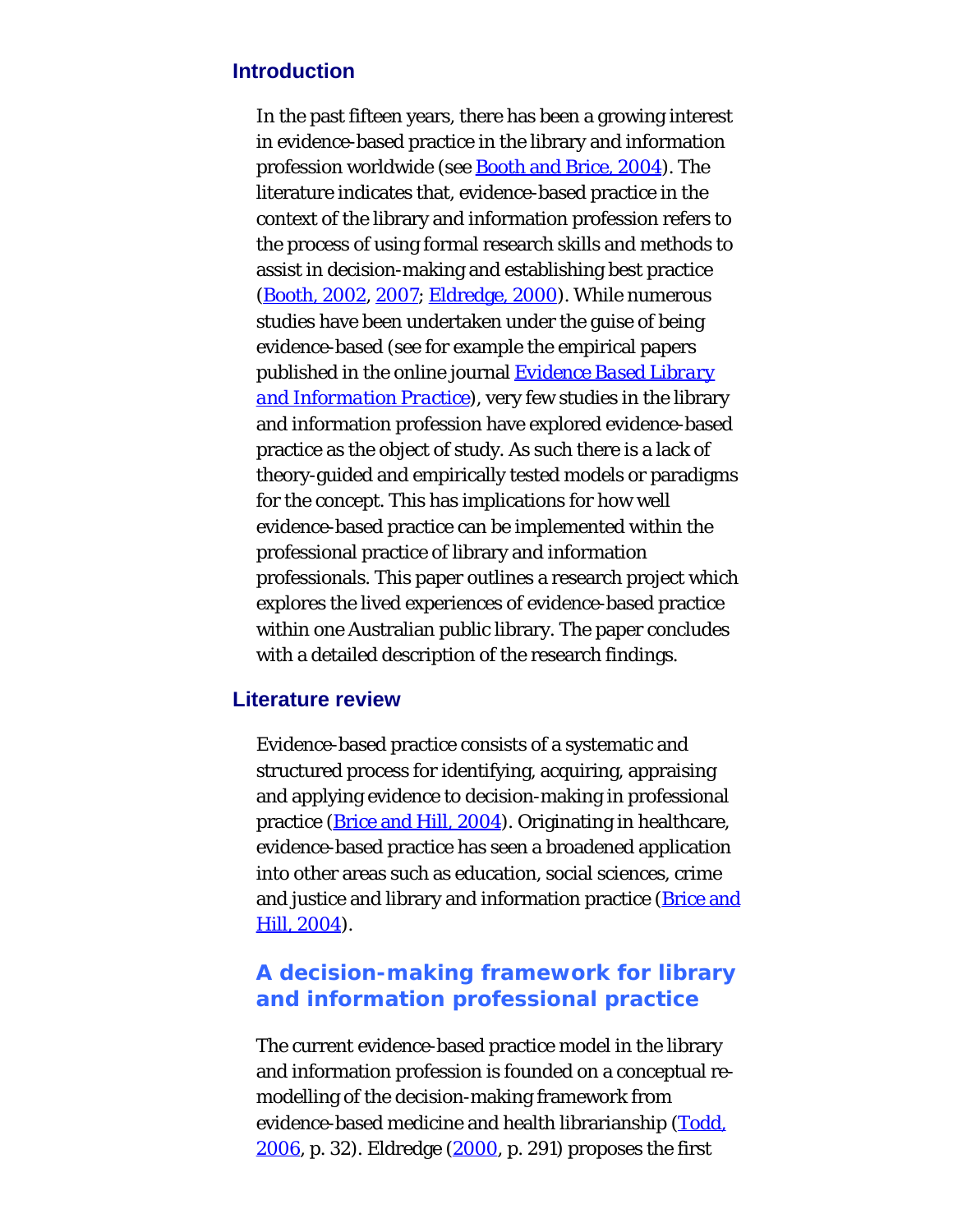framework for evidence-based practice in the library and information profession and posits that it '*seeks to improve library practice by utilising the best available evidence combined with a pragmatic perspective developed from working experiences*'. An early definition of evidencebased practice within the library sector by Booth ([2002](#page-34-0)) builds on this framework to outline a basic process, identify sources of evidence to inform library and information practice, as well as how the role of evidence is applied to improve practice or '*professional judgments*'.

> *Evidence-based librarianship is an approach to information science that promotes the collection, interpretation and integration of valid, important and applicable user-reported, librarian observed, and research derived evidence. The best available evidence, moderated by user needs and preferences, is applied to improve the quality of professional judgments. [\(Booth, 2002](#page-34-0), p. 53)*

The literature exploring evidence-based practice in the library and information profession focuses on a step-by-step procedural model (also known as the *5 As*) popularised by Booth [\(2007](#page-34-0)), with the importance of asking a '*clearly defined, answerable question*' [\(Eldredge, 2000](#page-34-0), p. 291; see also [Booth, 2006](#page-34-0); [Crumley and Koufogiannakis, 2002\)](#page-34-0).

Todd begins to acknowledge the role of professional knowledge in the evidence-based practice process and presents an *holistic* approach to evidence-based practice in the school library context. Todd's ([2009\)](#page-34-2) conceptual model integrates available research evidence with professional knowledge, whilst also engaging with locally derived evidence to identify issues, needs and opportunities to actively contribute to the school's learning goals. Yet a direct application to professional practice remains unrealised in the current evidence-based library and information practice model.

Few empirical studies have explored how library and information professionals perceive and experience evidence-based practice. A study by Partridge, Edwards and Thorpe [\(2010](#page-34-0)) was the first Australian study to explore variations in how library professionals experienced evidence-based practice. Partridge, Edwards and Thorpe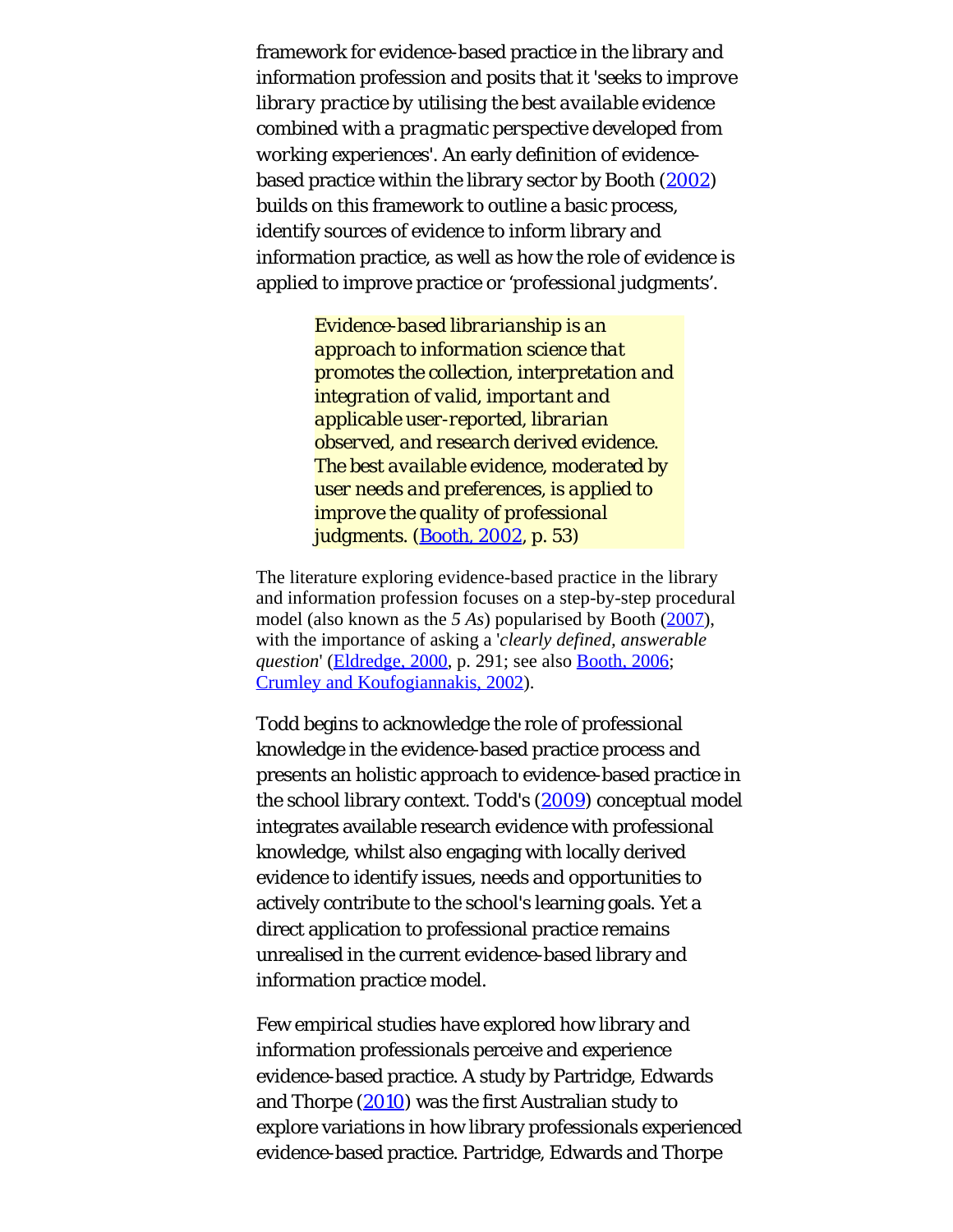used a phenomenographic approach to categorise five different experiences of evidence-based practice:

- 1. Evidence-based practice is experienced as not relevant.
- 2. Evidence-based practice is experienced as learning from published research.
- 3. Evidence-based practice is experienced as service improvement.
- 4. Evidence-based practice is experienced as a way of being.
- 5. Evidence-based practice is experienced as a weapon.

The research suggests experiences of evidence-based practice by library professionals are '*complex and multidimensional*' and are influenced by context or work environment and culture.

A grounded-theory study of academic librarians by Koufogiannakis ([2013a\)](#page-34-0) reveals evidence-based practice being used for decision-making in the work environment. Here too, context influenced how evidence-based practice was experienced. Koufogiannakis (p. 4) found that an individual librarian's autonomy and power over a decision, determined how evidence was used. When an individual librarian is making a decision, evidence will generally be used to confirm a position and/or knowledge. In a group or team situation, where the individual librarian has less power over a decision, evidence may be used to influence it [\(Koufogiannakis, 2013a](#page-34-0), p. 6).

A case study of an academic health services library identified and gathered evidence to support an operational review of the library [\(Bayley, Ferrell and McKinnell,](#page-34-0) [2009\)](#page-34-0). The review included decisions about staffing, improvements to services and physical space. This is an example of evidence-based practice in action and is consistent with what Partridge, Edwards and Thorpe [\(2010](#page-34-0)) describe as *service improvement*. The case study by Bayley *et al.* ([2009](#page-34-0)) also suggests the potential use of evidence as a weapon to influence decisions made outside the control of the library or information service ([Koufogiannakis, 2013b,](#page-34-0) p. 6). These experiences of evidence-based practice suggest a need to situate the library or information service within a bigger picture to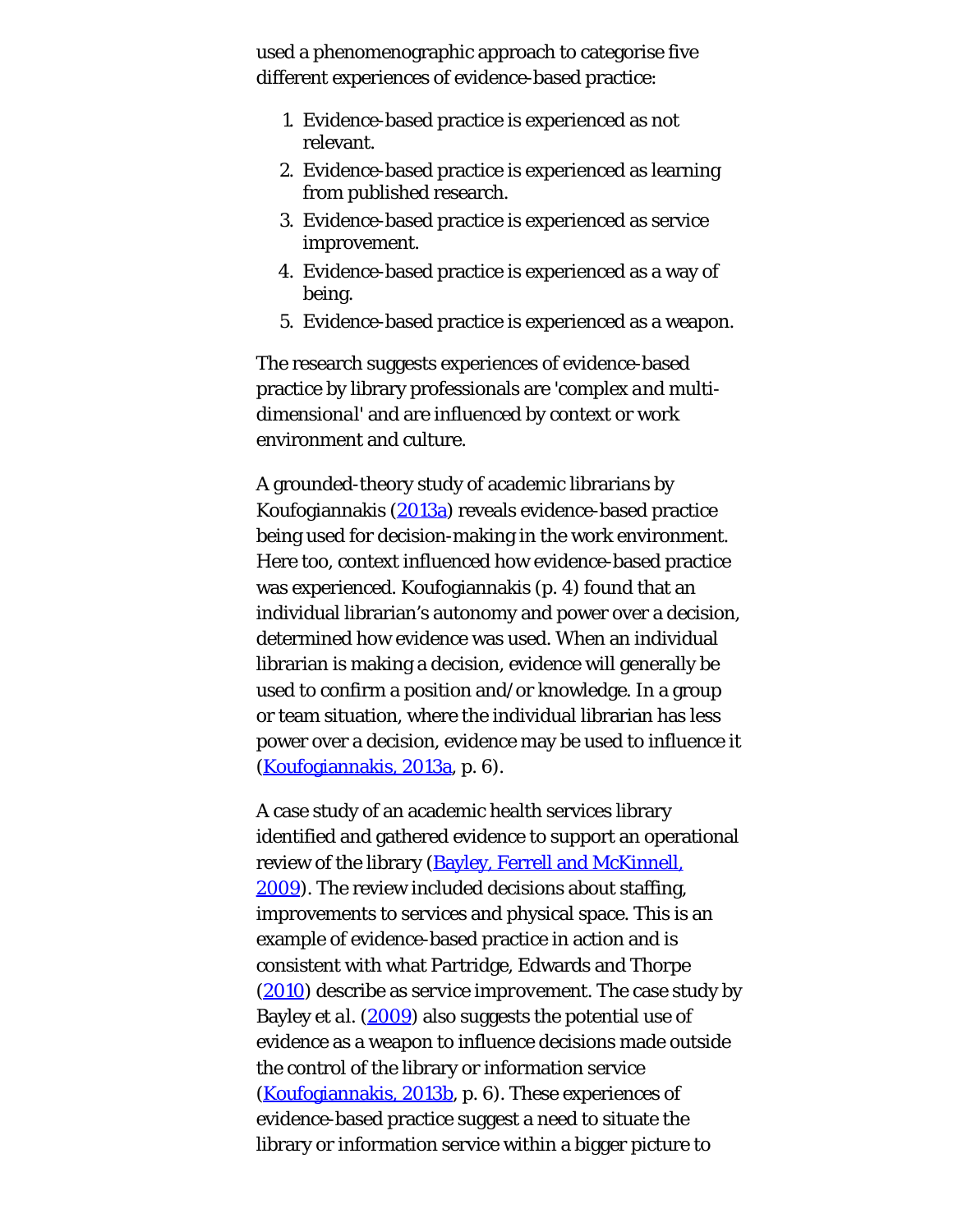derive an understanding from a contextual viewpoint to produce a model that is reflective and relevant to daily practice.

Evidence-based practice, or the integration and application of evidence in the library and information professional context is not a linear process, as Booth's ([2007](#page-34-0)) 5As model would assume. A study exploring Australian teacher-librarians found evidence-based practice to be a holistic experience ([Gillespie, 2014\)](#page-34-0). In experiencing evidence-based practice, evidence may be purposefully engaged with, or sought after, or it can be encountered as a serendipitous event or activity (**Gillespie**, [2014,](#page-34-0) p. 18). For the teacher-librarians in Gillespie's study, evidence-based practice can be guided by practitioners' professional knowledge of knowing when and how to actively engage with evidence. This experience of evidencebased practice is similar to that described by Koufogiannakis ([2013b](#page-34-0), p. 4) when individual decisions are being made. The studies of Koufogiannakis [\(2012](#page-34-0), [2013a\)](#page-34-0) and Gillespie [\(2014](#page-34-0)) found that different types of evidence are gathered and used together in combination to make decisions and improvement to practice.

The research to date provides insights into the gaps in current understandings of evidence-based practice in the library and information profession. Little is currently understood about how evidence-based practice is conceptualised and experienced within the practice context of public libraries. A better understanding derived from an empirical basis is therefore important in supporting library and information professionals to fulfil the aims of evidence-based practice in continuously improving practice in their library communities.

#### **Research approach**

This study adopted an ethnographic approach to investigate the lived experiences of evidence-based practice within an Australian public library. Ethnography was considered the ideal approach to respond to the research question: *What are the lived experiences of evidence-based practice among public library professionals?* Additionally, ethnography as a research approach has not previously been used to explore how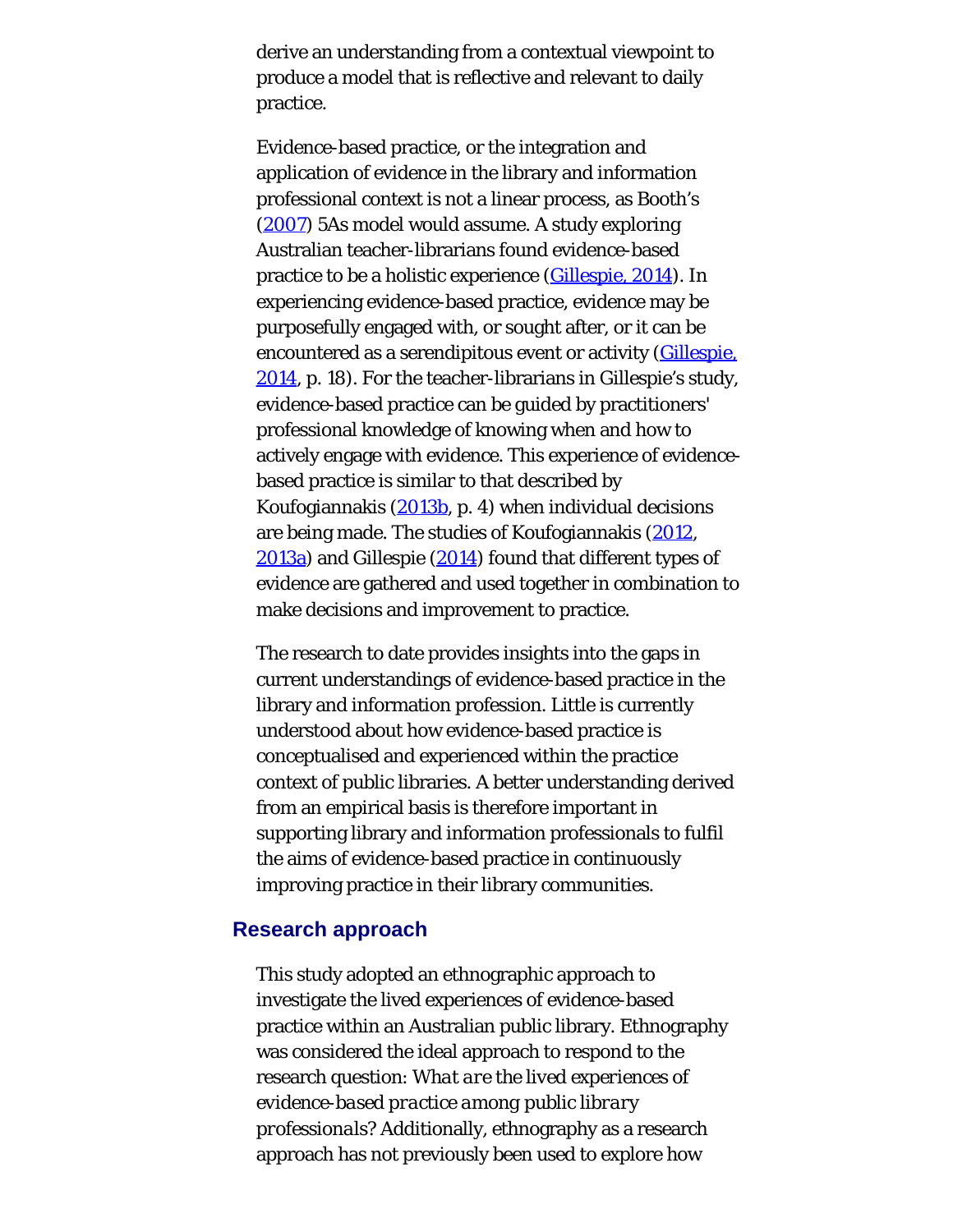evidence-based practice is experienced in library contexts. This approach will therefore shed new empirically derived understandings on how library practitioners actually experience evidence-based practice. An interest in peoples' lived experiences may be described as a focus that '*orients us holistically towards peoples informed existences, considering people and what informs them, within their wider environments in a manner which considers people and their world as inseparable*' [\(Bruce, Davis, Hughes,](#page-34-0) [Partridge and Stoodley, 2014,](#page-34-0) p. 5).

Fetterman ([1998,](#page-34-0) p. 2) considers that '*the ethnographer is interested in understanding and describing a social and cultural scene from the emic, or insider's perspective*'. The emic perspective is fundamental to understanding how people experience the world around them ([Fetterman,](#page-34-0) [2008;](#page-34-0) [Wolcott, 1990](#page-34-3)). Ethnographers also present an etic perspective as a way to make sense of what they have collected. The etic perspective involves stepping back from the insider's view in an attempt to make sense of the culture or phenomenon being investigated [\(Fetterman,](#page-34-0) [2008\)](#page-34-0). Cultural narrative is the key objective of ethnography, hence the real voices of the participants are integral in relating the findings. The ethnographer is both a storyteller and a scientist and endeavours to understand the native's or in this case, the library practitioners' experiences.

#### **Cultural setting**

Summertown Library is the site for this investigation. To protect the identities of the participants, Summertown and the names of the participants are pseudonyms. Summertown Library is a service provided by Summertown City Council. Summertown Council as the parent organization finances and guides many of the activities and programmes of the library. Summertown Library serves a large provincial town of over 180,000 residents. Three branches are strategically located with another branch planned in the near future to cater for the growing spread of the population. Summertown as a coastal town has a port and is the service centre for outlying mining and industrial industries. In more recent times it has become a site for migrant and refugee families. The library executive is part of the council's organizing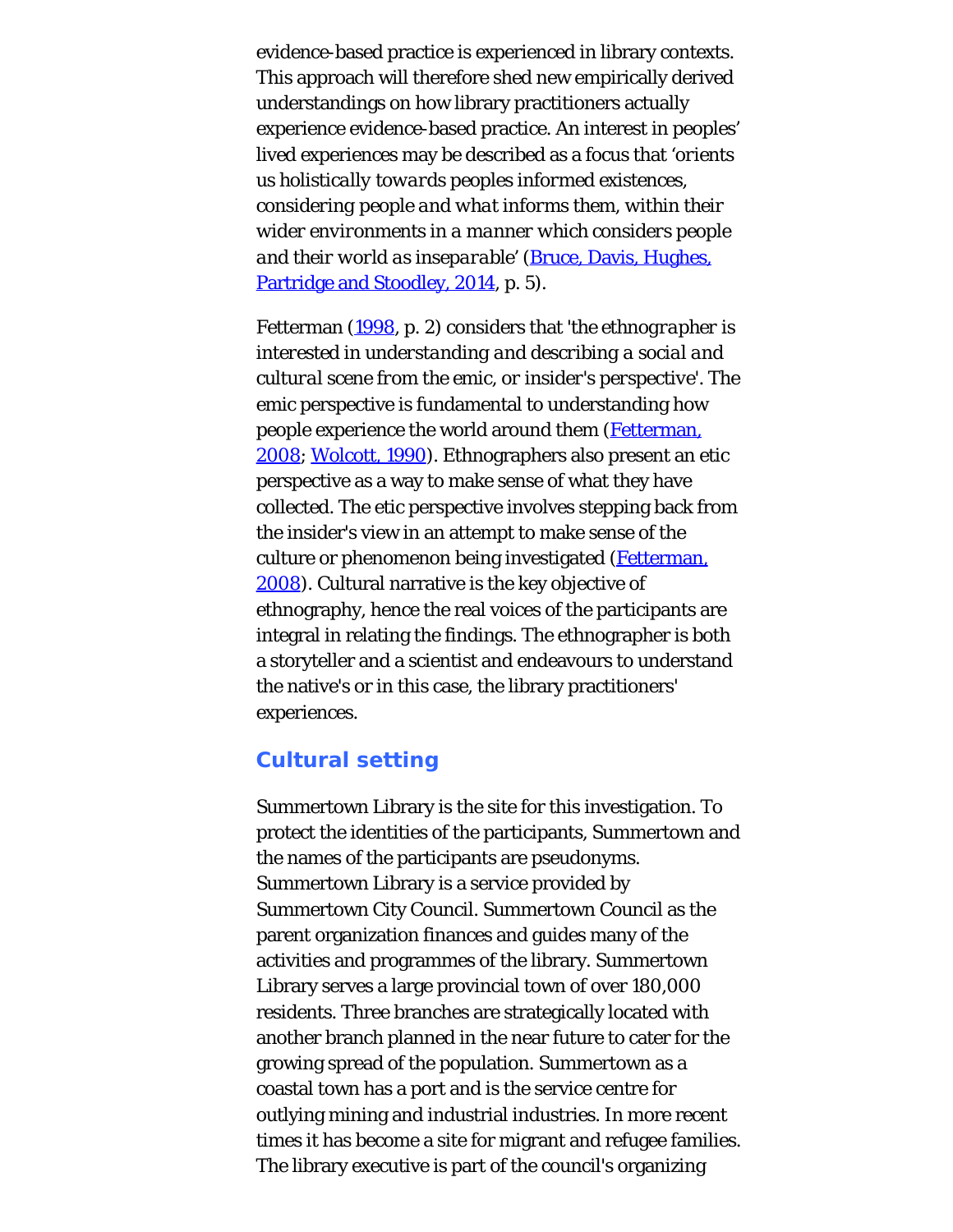committee, causing the library to work within the structure of the council while it controls many of the systems and processes in the management of the library. Consequently the strategic plan and subsequent programmes of the library have an alignment with those of the council, hence the effectiveness of these programmes is measured against *pro formae* designed and systematised to fit the many departments of the council.

# **Data collection**

After approvals and ethics clearances were confirmed one member of the research team travelled to Summertown fifteen times over a six-month period. Each visit lasted between three and four days. Initial visits took a *big net* approach where the researcher was immersed in as many activities in the library as possible. Emmerson, Fretz and Shaw ([1995\)](#page-34-0) consider that ethnographic fieldwork is not a detached or passive observation. Consequently, the discussion presented here on the data collection, analysis and findings will be expressed in the first person. This first person voice represents that of the research team member who was situated in Summertown doing the interviews and on the ground observation.

I involved myself in many library activities from shelving, assisting customers on the floor, culling, storytelling, assisting in the mobile van and offering assistance wherever possible. At each day's end I recorded the events in a journal. Included were unobtrusive observations, comments and interactions with staff and my first attempts to interpret what I was seeing. These were recorded electronically, allowing me to use an iPad, laptop or PC in any location. Journal notes included the more structured meetings and descriptions, locations and work roles. Over time, utilising *judgemental sampling* [\(Fetterman, 1998](#page-34-0), p. 33), I was able to identify potential participants for interviews. Judgemental sampling involves conscious selection of potential participants by the researcher. In using judgemental sampling, the researcher draws upon their experiences to select participants which are in the researcher's judgement, representative or typical. As I came to know the staff, I became conscious of those who may be approachable for interviews and would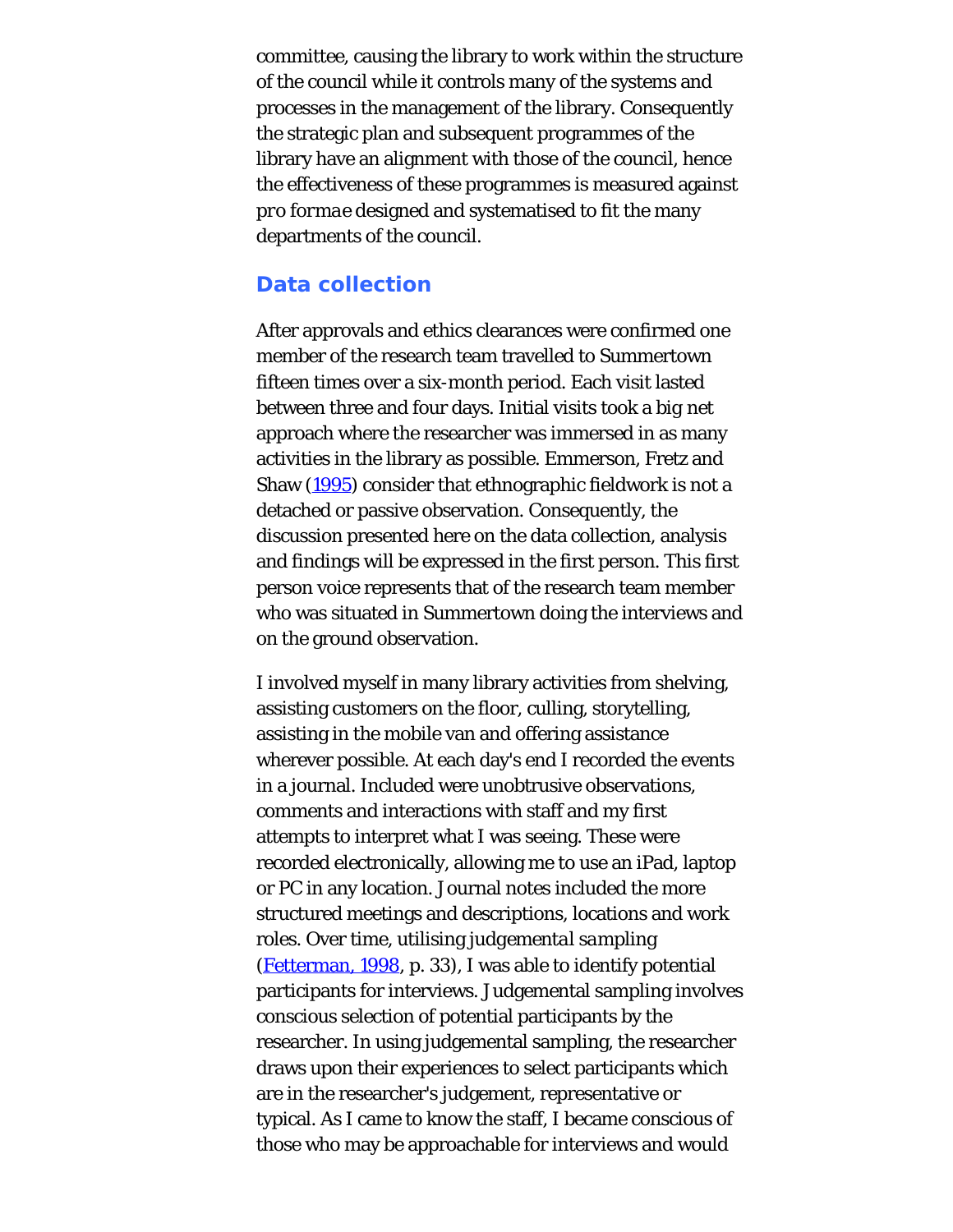openly speak about their professional practice. I chose thirteen participants from the organization to represent the various operational units and management levels. The interviews utilised open-ended questions and were recorded in face-to-face settings. Each of the interviews began with asking the participants to describe their role in Summertown library. Further indicative questions included: *What does the phrase evidence-based practice mean to you? Can you give me some examples of how evidence-based practice is enacted in this library?* Probing questions following could be: *How are these types of evidence useful? What evidence do you have that the library is delivering a quality service?*

The interviews lasted from thirty to sixty minutes. Later these interviews were transcribed into a Word document. Additionally, I collected a range of print materials, including promotional leaflets of library activities, strategic plan and related timelines, planning proforma, and feedback forms. My immersion included having a staff email account, access to the intranet and related software.

## **Data analysis**

Ethnographic data analysis is iterative '*as it builds on ideas throughout the study*' [\(Fetterman, 1998](#page-34-0), p. 92). Iterative analysis occurs on many levels and my journal was used extensively to capture my thoughts and evolving understandings. Initially, in the analysis process, I identified pieces of information from the collected data, being mindful that the primary lens was experiences of evidence-based practice. I did this by reviewing each interview and using a table in Word, highlighting significant aspects and incidents in the interview, and making notes in the adjoining column. These notes were my first attempts to build categories or themes to organize the data. At the conclusion of each transcript analysis I wrote a response which captured my early and emerging thoughts. These were shared with the wider research team for response and feedback. Fetterman [\(1998,](#page-34-0) p. 92) describes how the researcher finds their way as an '*analytic trek – between logical and enticing paths*'. The right path weaves between the two pathways to find genuine patterns of behaviour. '*Choosing the right path requires discrimination, experience, attention to both*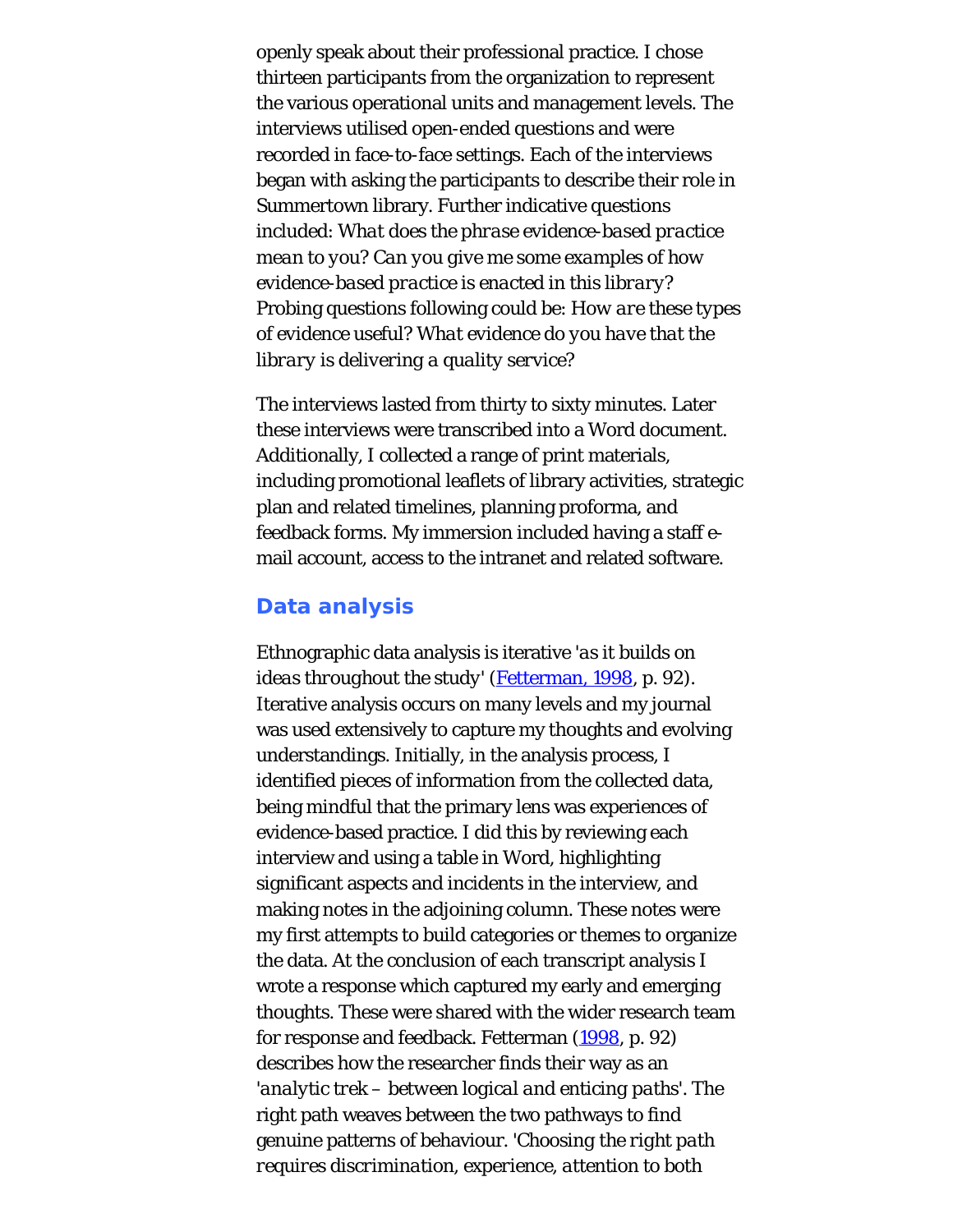*detail and the larger context, and intuition*' [\(Fetterman,](#page-34-0) [1998,](#page-34-0) p. 92). I worked through the notes I had made in conjunction with the preliminary categories I had added to the interview transcripts. I began to organize all of the data sources into themes, gradually refining and merging the themes until four main themes emerged.

Analysis is a refinement of the data with the researcher trying to fit selections of the data into the bigger picture; in this case experiences of evidence-based practice. A useful technique in this process is triangulation. Triangulation improves the quality of data and the accuracy of ethnographic findings [\(Fetterman, 1998](#page-34-0)). Triangulation was achieved through multiple sources of data. These included participant interviews and analysis, my reflective responses, open thought discussions with the wider research team, and in the final analysis stages, reference to the literature. As I revisited the interviews I began to identify patterns of thought and behaviour. Fetterman ([1998,](#page-34-0) p. 96) considers that '*patterns are a form of ethnographic reliability*'. These patterns emerged as the significant themes of the findings.

In ethnographic style, I then began to write to recapture and reconstruct the months of data collection, observations and reflections the study had revealed. The writing clarified my thinking as I grouped the various data sources into themes. My qualitative, interpretive approach allowed me to penetrate the surface and find out about the thoughts and feelings of the participants. Henstrand's ([2006](#page-34-0)) application of Geertz's interpretive anthropology provided a way to present the real voices of the participants through narratives and vignettes. My approach included my reflections and interpretations, observations, interactions and field notes. The etic and emic perspectives guided me to build a picture of the evidence-based practice experiences within the culture of Summertown Library.

#### **Findings**

In keeping with the ethnographic approach, the findings are presented in themes as a narrative. Wolcott [\(1990](#page-34-3), p. 50) considers that '*there is no ethnography until culture makes an entry*', hence the findings are expressed as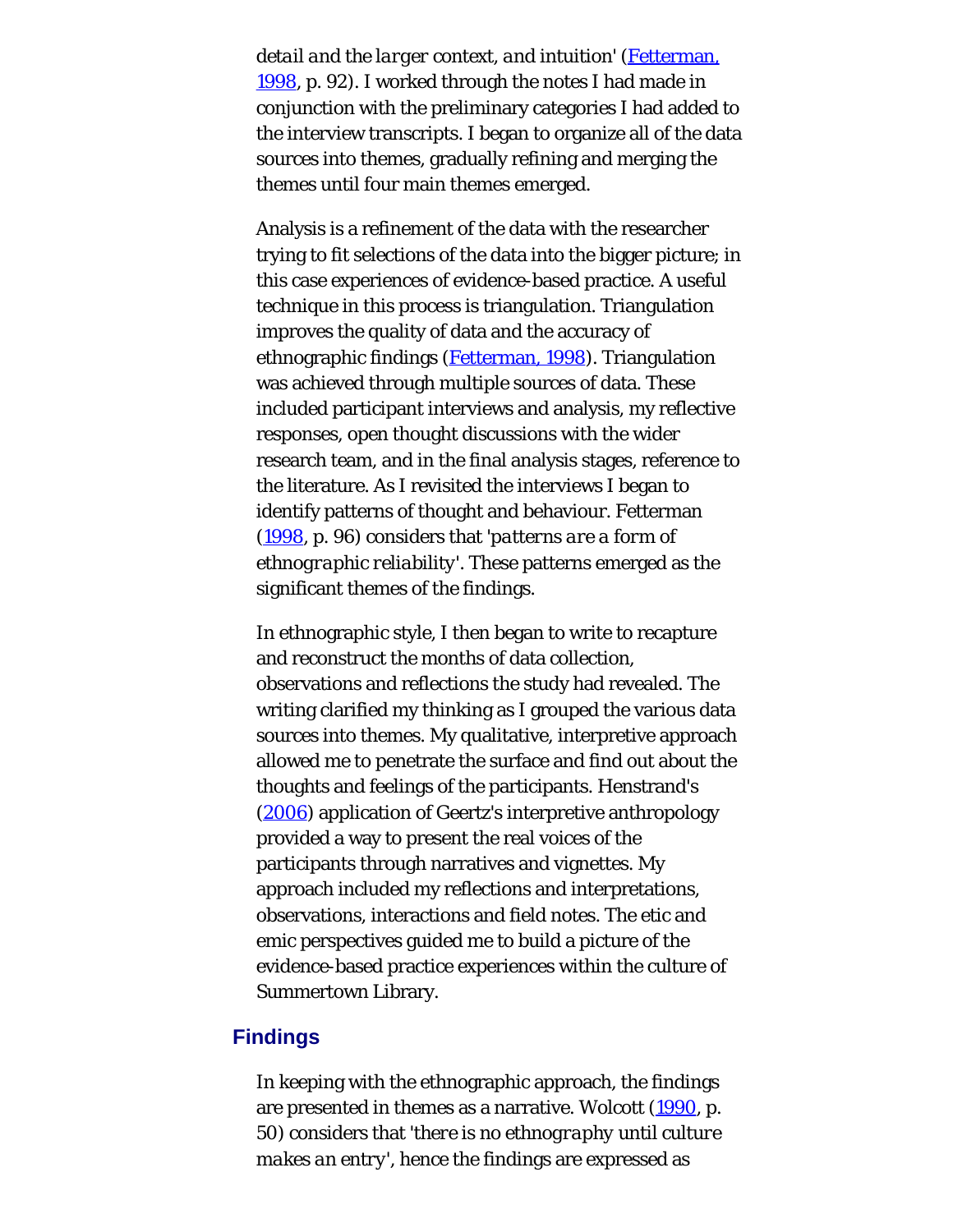cultural orientations. Evidence-based practice is experienced in Summertown Public Library through four interconnected and interdependent cultural orientations (See Figure 1 for a diagrammatic illustration):

- i. A culture of valuing: evidence-based practice involves being valued and valuing each other.
- ii. A culture of being: evidence-based practice involves being and becoming a professional.
- iii. A culture of learning: evidence-based practice involves being a learner and supporting the learning of others.
- iv. A culture of leading: evidence-based practice involves leadership at many levels and leading towards one shared vision.

A description of each of the four cultural orientations follows, together with illustrative quotes that were derived from the research interviews. Where quotations are shown, a pseudonym for the participant is provided.



**Figure 1: The culture of evidence-based practice at Summertown Public Library**

# **A culture of valuing**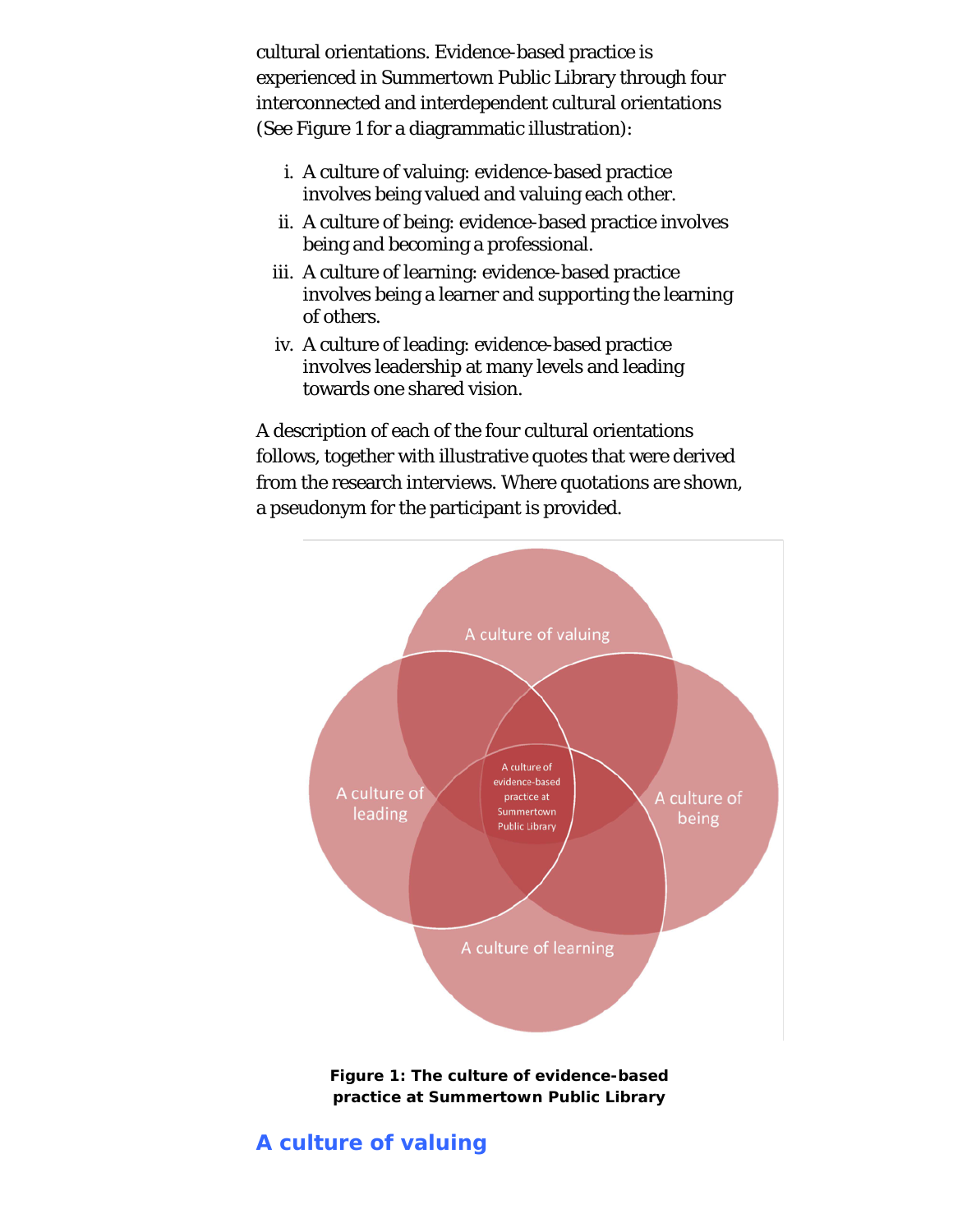Summertown Library team has a culture of valuing each other. This valuing can been witnessed through the ways skills and achievements of staff are acknowledged and shared. Open acknowledgments shared face-to-face and among staff is affirmative evidence. An example of evidence as affirmation is the daily session termed toolbox which takes place fifteen minutes before opening time. Staff stand in a circle near the library entrance and the senior staff member on site leads the toolbox meeting. Anyone can speak but the meeting is kept on topic due to the fifteen minute time frame. There is a similar flow to each of these meetings and topics covered include issues that have arisen or follow up from the previous day's meeting, staff absences and replacements, activities happening in the library for the day, general issues with library management, customer concerns that have been raised and workplace safety. It is a time when anyone can share incidents and responses, usually a firsthand encounter or e-mail, relating to customer reactions, events they have attended and general feedback. An example of such an incident came in the form of an e-mail which came to Tonya, the Executive Manager, praising one of the junior staff members. The incident related to a customer who had brought his small daughter, named Alice, to the library for a storytime session. In this session, Alice had a wardrobe malfunction where the strap on her sundress came apart. It was a distressing situation and the library staff member offered to fix the dress with a brooch she was wearing. Alice was most unsure at first, but when the staff member explained that it was a special brooch, of Alice in Wonderland, young Alice accepted it with pride. Disaster was averted and the most relieved father took his now smiling daughter home. Tonya's sharing of the e-mail acknowledged the staff member going beyond the line of duty in freely giving the brooch to young Alice.

Two further incidents demonstrate a culture of valuing. During a conversation with Karen, the manager of the Learning Engagement section, she explained to me the importance of developing an understanding of indigenous cultures and the leadership, enthusiasm and innovation demonstrated by a staff member called Kiah. As we walked to the lunchroom, we stopped by Kiah's workspace where Karen introduced us, acknowledging the fantastic work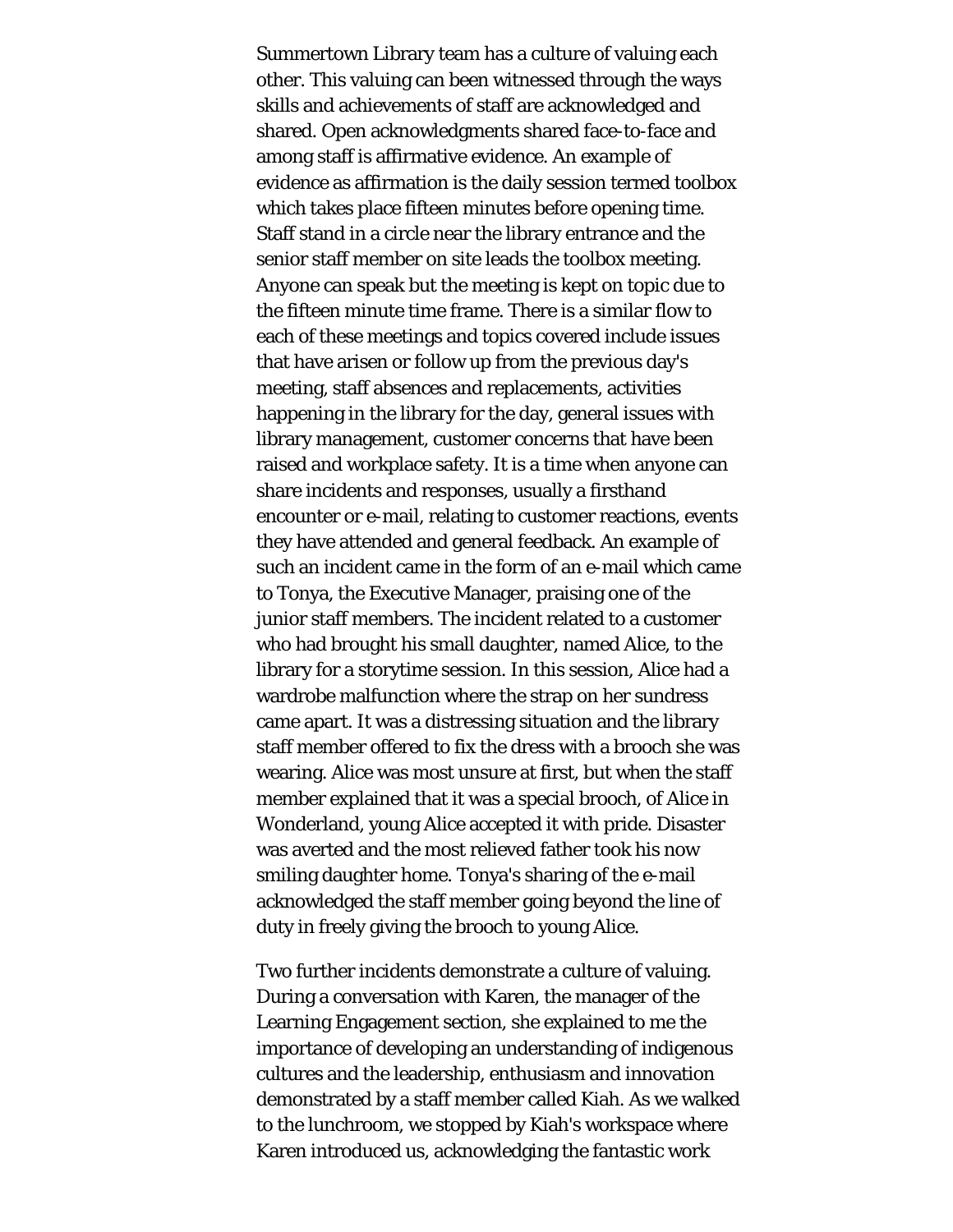that Kiah was doing with indigenous cultures and bringing them into the library. Another similar incident occurred when Tonya suggested that I seek an interview with Cailey, the Children and Youth Services Librarian, as to use Tonya's words, '*she is a huge advocate for the young and teenage people who visit the library*'. Both of these acknowledgments from executive and upper management were shared as part of general conversation. They were not forced or contrived as something for my benefit. Affirmative evidence as part of conversation is an everyday occurrence among all levels of staff.

Feedback as affirmative evidence to staff can also be more formal. I interviewed Maggie who works within the Learning Engagement programmes. She shared a range of evidence strategies most relating to customer satisfaction. She is aware of the face-to-face feedback that occurs at the point of contact with customers and supervisors and sees this as an affirmation of practice and acknowledgment of the efforts she puts into meeting customer requests and needs. Additionally, Maggie values the direct feedback she receives from her supervisor when achievement plans are required to be completed. The meetings between Maggie and Karen (her supervisor) are collegial and nonthreatening. Maggie explains,

> *A general chat, I love that. …. Because so many times you can just work and work and work and your supervisor will just say nothing and you're thinking am I - what am I doing, you know? But my supervisor is very, very good like that. If I'm doing a good job she'll tell me I'm doing a good job. They've - that just prompts me to do even better, you know?*

This response is an indication that Maggie accepts this as evidence that she is performing effectively in her role. The positive feedback led her to a raised awareness on which aspects of her role are effective. The consequences are increased productivity and a developed sense of well-being and affirmation that she is performing well.

The examples of Kiah, Cailey, and Maggie are indications that staff value and respond to the face-to-face feedback that occurs at the point of contact with customers and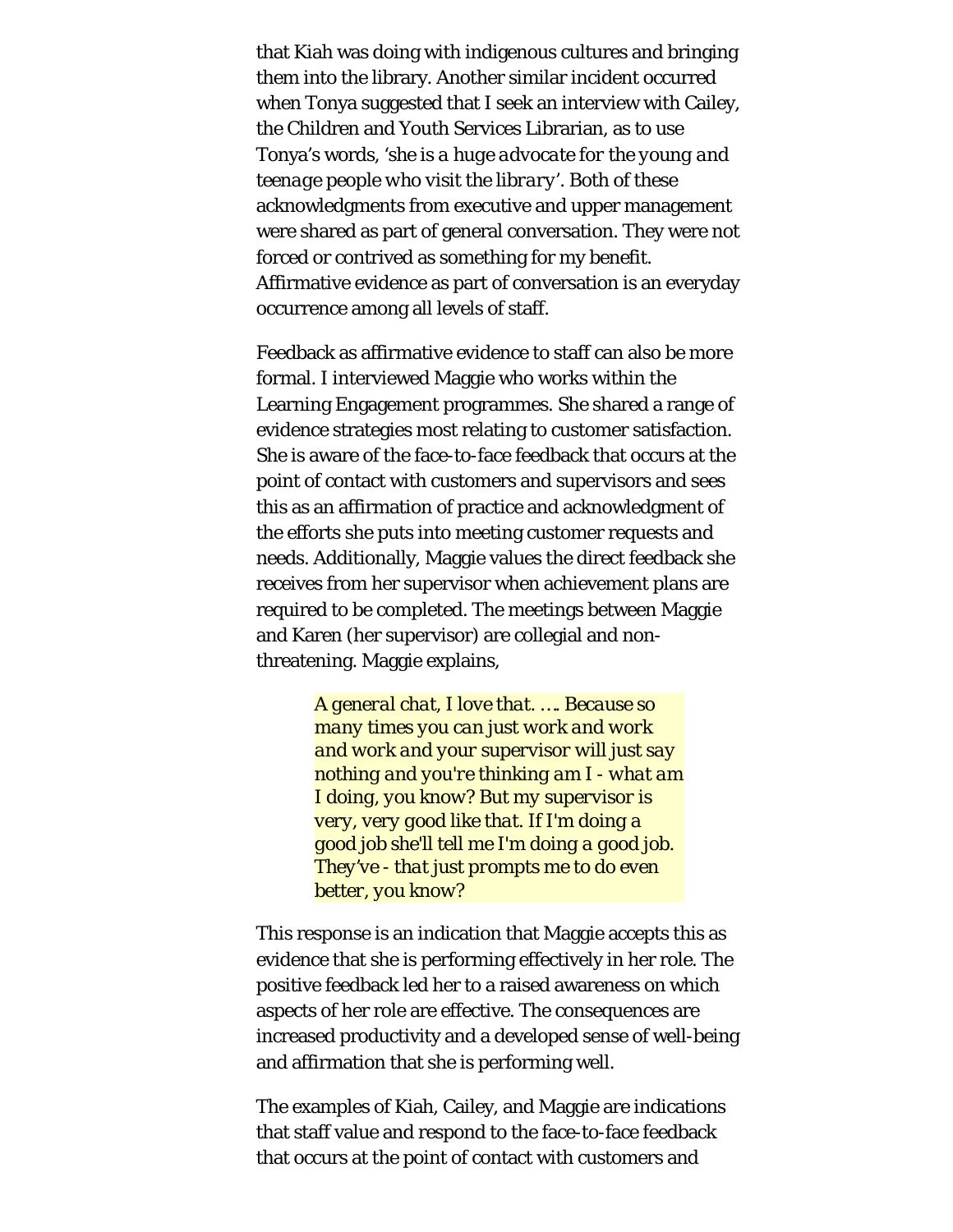supervisors. They see these as evidence affirming practice and self-improvement as well as acknowledgment of effort they put into meeting customer requests and needs. A culture of valuing and openly acknowledging the achievements and efforts of staff enables evidence-based practice to flourish in many less formal settings.

#### **A culture of being**

Evidence-based practice may not be an obvious and conscious activity in the day-to-day practice of library professionals. In professional practice it can be so subtle as to be indiscernible. It becomes part of being a professional, working to improve individual practice and provide the best possible service to customers. The following example relates my own experience as an observer and researcher where I began to see the subtle ways in which evidence was used to inform and change practice among the staff of the Local History Collection of Summertown Library.

In the early stages of my visits to Summertown Library, I struggled to see how evidence-based practice was occurring in the daily activities of the library staff. The early visits were quite confusing to me as an observer. I felt my own experiences of evidence-based practice as a researcher should have placed me in a position to see clearly how this organization went about the business of evidence-based practice, but I was confused. I could not see evidence-based practice at all. I knew I had to be missing something or doing something wrong, but could not put my finger on what it was. I came to realise that the evidence is more subtle. So subtle that library staff react and respond to evidence as it presents itself in a manner which is intrinsic to their daily practice. It is so subtle and embedded into daily practice that responses are made without effort or conscious thought. They are blissfully unaware that they are undertaking evidence-based practice. Over time, I came to understand that there is an understanding and a collective vision among the staff across many levels of the library organization and among the different operational sections of the library. Many of the responses that staff make are based on intuitively discerning appropriate evidence. There is an attitude of continual improvement of their own practice to meet the needs of their customers. The Local History Collection of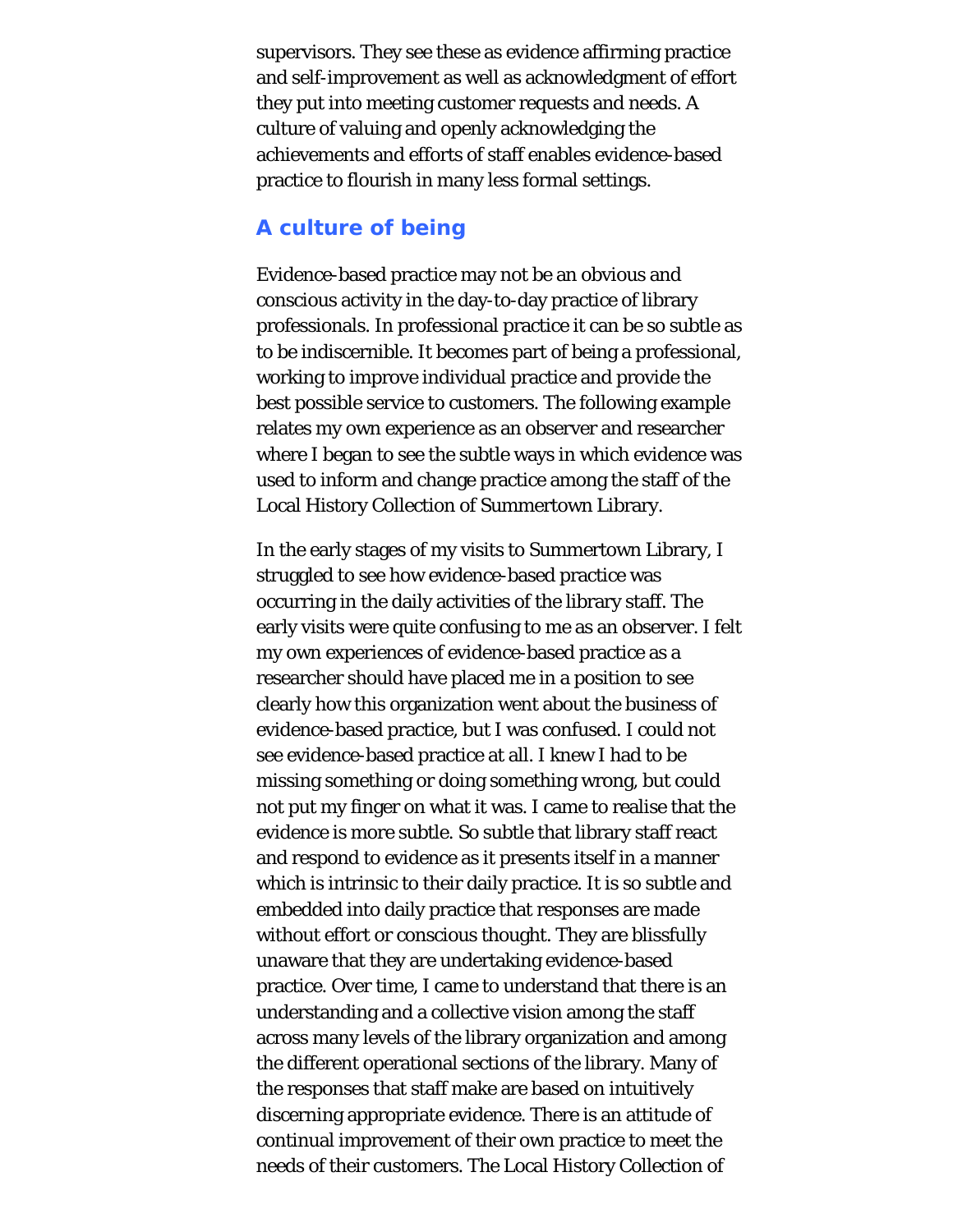Summertown library and the staff who manage it provide an example of this.

Over many years, the Local History Collection has grown in response to the community's desire to keep records and learn more about its local history. Camilla indicates that the collection '*grew from nothing really*' and it seems that in the early stages there was no clear plan to build such a collection. That is, there was not a plan to target particular items for the collection, or to put parameters around what should or should not be included. The collection evolved rather than being deliberately curated. Much of the collection came from donations. It contains many items of memorabilia, newspapers and photographs and as such it is an archive which tells the story of Summertown's past. As the collection has grown, it has become highly valued and supported by Summertown Council, so much so that renovations were undertaken to accommodate the collection in climate controlled rooms. Additionally, there was support to apply for a funding grant to purchase specialised equipment to digitise some of the collection. As a result, much of the collection is now available online.

As a direct response to growing customer requests and customer feedback, the collection has grown. The staff in the Local History Collection have a lot of direct contact with library customers, many of whom visit the library regularly and are well known to staff. Many are searching family history and using the facilities to digitise their own artefacts. Much of the feedback the staff receive is at the point of contact with the customer. Camilla is aware that word of mouth encourages many new customers to venture into the archives of the local history collection. '*I think a fair number of our customers say that they've talked to somebody who's had information from us and come, so obviously they've had a good report on us and have decided to use the service themselves.*' Camilla values feedback from customers and says,

> *…in my case, I think I receive e-mails back pretty regularly almost all the time with people thanking me and saying that it was just what they wanted and they're happy with what was found and it's helped them get their family tree together or do the*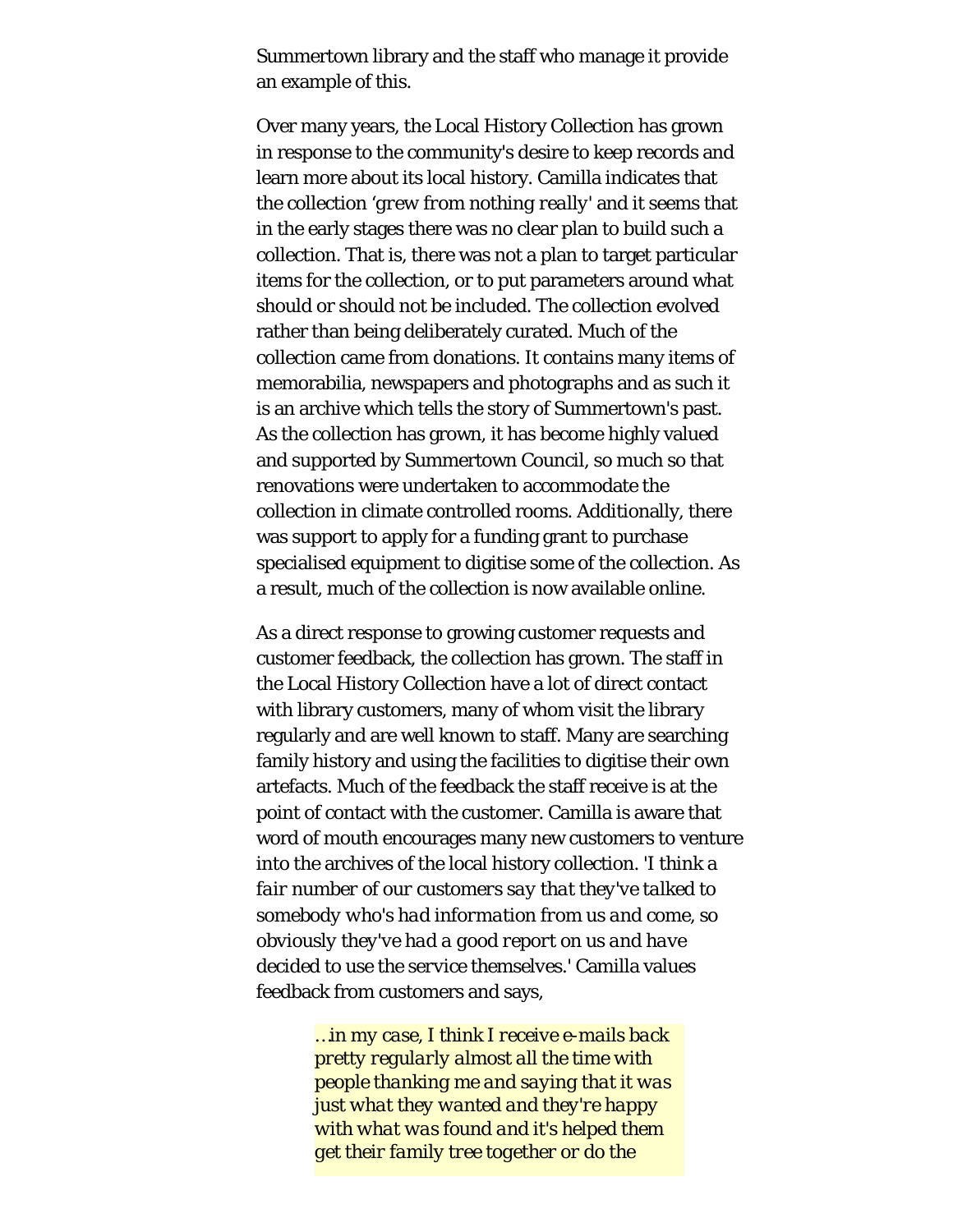#### *display they wanted or whatever.*

Mostly these e-mails are the only documented evidence and there seems to be a relationship with the customers and active response to their requests. Camilla describes the feedback she receives as providing her with a 'sense of well-being' which relates to her performance and the relationships she has with customers.

Formal reporting in the form of customer satisfaction and evidence of meeting targets is more of a concern for Betty as the manager of the Local History Collection. She is able to demonstrate that the section is meeting targets and demonstrating improved performance in relation to workshops, their quality and the increased number being undertaken. However, there is a lot of unrecorded and undocumented evidence from direct contact with library customers that Betty takes into account when planning the future direction of the Local History Collection.

For Betty, there is a real sense of self-improvement, of upskilling herself and her staff to meet customer needs. The staff are gaining in confidence in their new skills and are able to share these to guide their customers. Rachel, the third staff member assigned to the Local History Collection, did most of the digitisation for the library and taught customers how to use the equipment. Hers was a steep learning curve and she enjoyed sharing her new skills. When I asked Camilla in interview, what indications she had that she was delivering a quality service, she responded with, '*Well apart from knowing that you are*'. This response is an indication that there is a general sense of well-being and the evidence here could be a sense of knowing that comes from shared visions and working as a collective.

#### **A culture of learning**

Summertown Library's multi-layered approach to a learning culture is demonstrated in the way in which skills and experiences are shared from frontline managers to operational staff. As staff at Summertown Library grow and learn in their roles they are seeking affirmation and guidance on how to do their jobs better. A culture of continuous improvement guided by organizational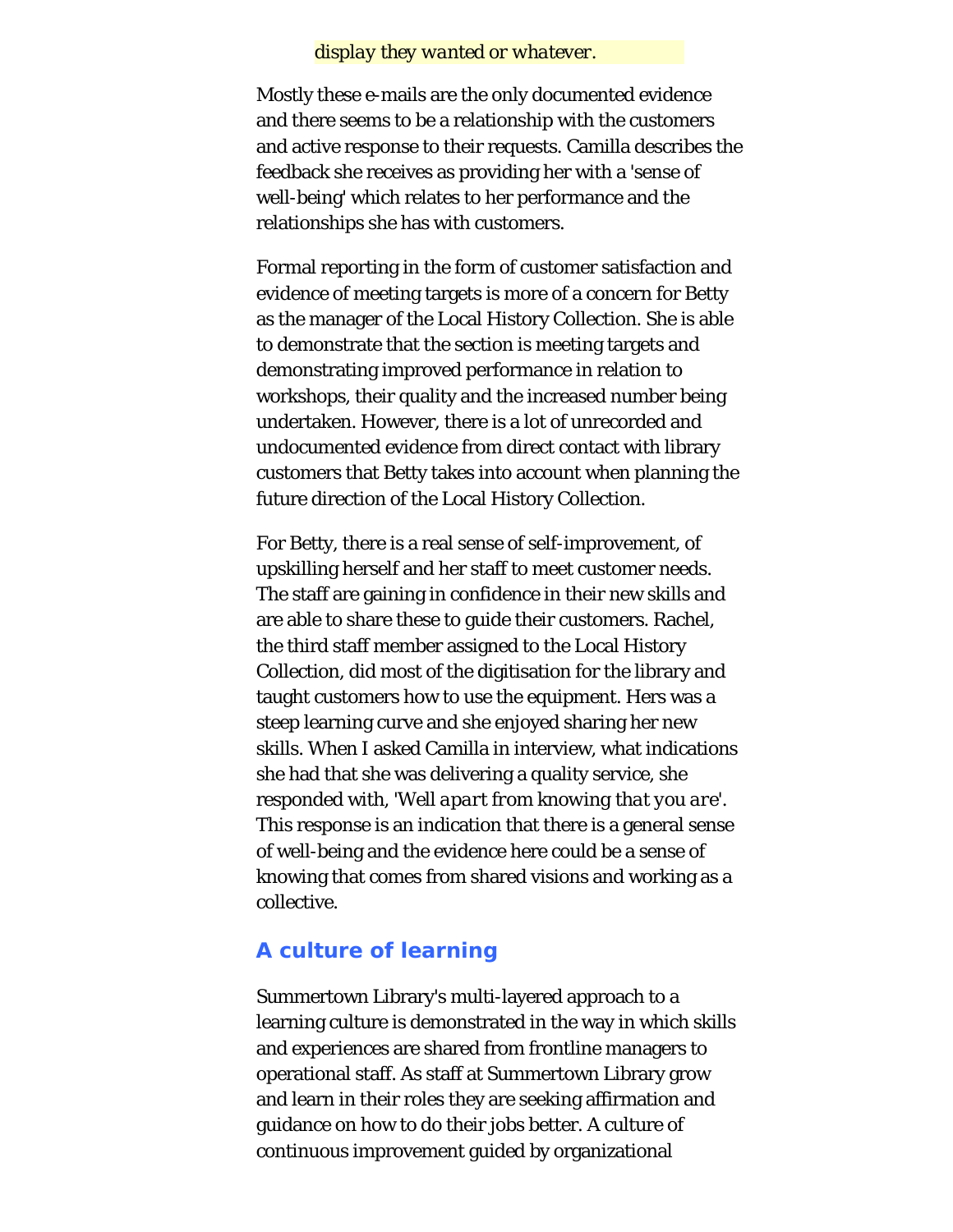objectives and measured with customer satisfaction surveys, personal achievement plans and the like, drives the impetus for improvement. In striving for best practice, staff at all levels of the library seek clarification of the meaning of evidence-based practice and ask questions about how evidence-based practice could assist them.

In a culture of continuous improvement and where people are valued, learning is integral to work life. People continue to learn; from their supervisors and from each other in shared experiences. In Summertown Library, sharing is part of the culture; staff have a way of working out how to get things done. They rely upon and draw on the practical knowledge and experiences of colleagues. For the staff at Summertown Library, evidence-based practice is a way that they can improve and something they want to learn more about. The following perceptions of evidencebased practice are taken from interviews at Summertown Library. At the beginning of the interviews participants were asked, '*What does the phrase "evidence-based practice"mean to you in this library service?*' Nadia, Betty, Xavier and Karen are managers of different sections of the library and their responses follow.

Nadia's perception of evidence-based practice aligns with Summertown Library's culture of learning. She expresses it as a lifelong and embedded practice; as something that is so familiar that it is difficult to discern.

> *So I would say that it's (evidence-based practice) definitely something that we need to focus more time on and I can see too that evidence-based practice, it's something that… it's not just something that you do for a project, it actually needs to be an everyday practice. So it becomes a habit, similar to what we have in terms of, you know, continuous improvement and our smart service. It actually needs to become part of the culture.*

Betty's perception of evidence-based practice is more practical and relates to the evidence which is gathered from evaluation forms and customer surveys. Yet in Betty's explanation, there is a sense that she is looking for more, but is unsure how to apply it to her context.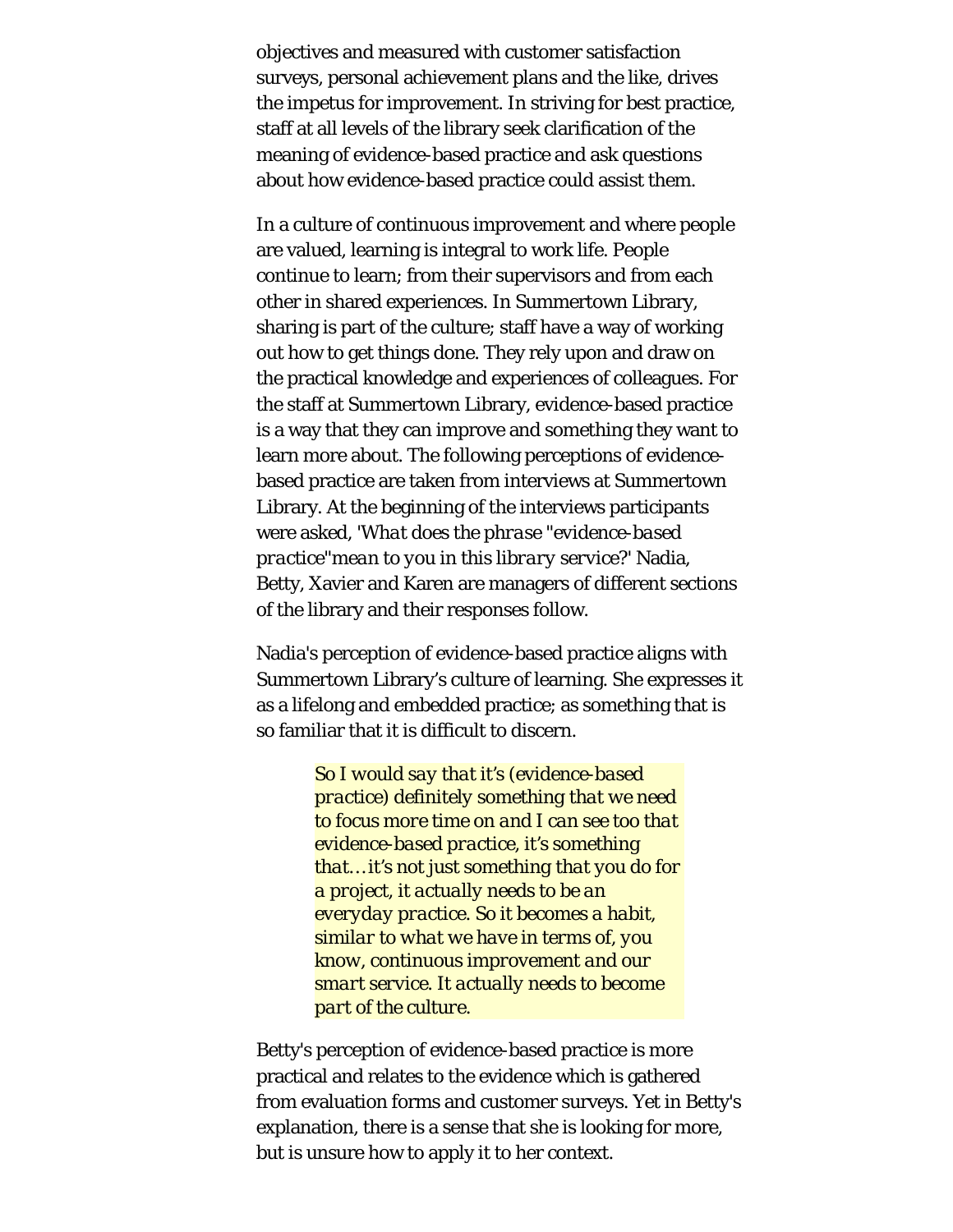*I do try to, to get people to tell me what they want. But, I don't know – people just seem to respond to what you put out there. They go or they don't go rather than… you know, it's more of the same. I don't know. More of the same is usually… like we have about eight likes on the evaluation form. And I say to people "The evaluation form is there to make sure that we can improve or put on events that you'd be more interested in or more of the same" or… that sort of stuff. But that… that's sort of never worked. That's it. See, we, we don't really have a lot of evidence… I sort of go with the flow, I suppose.*

Xavier experiences a raised consciousness of evidence which goes beyond the formal responses and surveys such as that which is required of the organization. He states that evidence could include customer experience.

> *I hadn't really thought about the customer or the customer experience, what evidence can we get from the customers both formally and informally. Yeah, I think that I - that's certainly started the conversation thinking it's what other libraries or other people other institutions have done outside of ours. I didn't really think about, yeah, the customer part probably broadly.*

Karen's view of evidence gathering is that it could provide short term indicators of programme effectiveness, but is aware that evidence gathered over longer periods would be useful. She has difficulty in obtaining *concrete evidence* as she terms it. Karen expresses a frustration in explaining and communicating with other departments within the council to understand the types of evidence that would be helpful.

> *I guess it is, in terms of what I do and my team does, it's about talking to the community, finding out what their needs are and delivering programmes that meet those needs and then evaluating those programmes to see whether that has worked. I guess what we don't do enough of*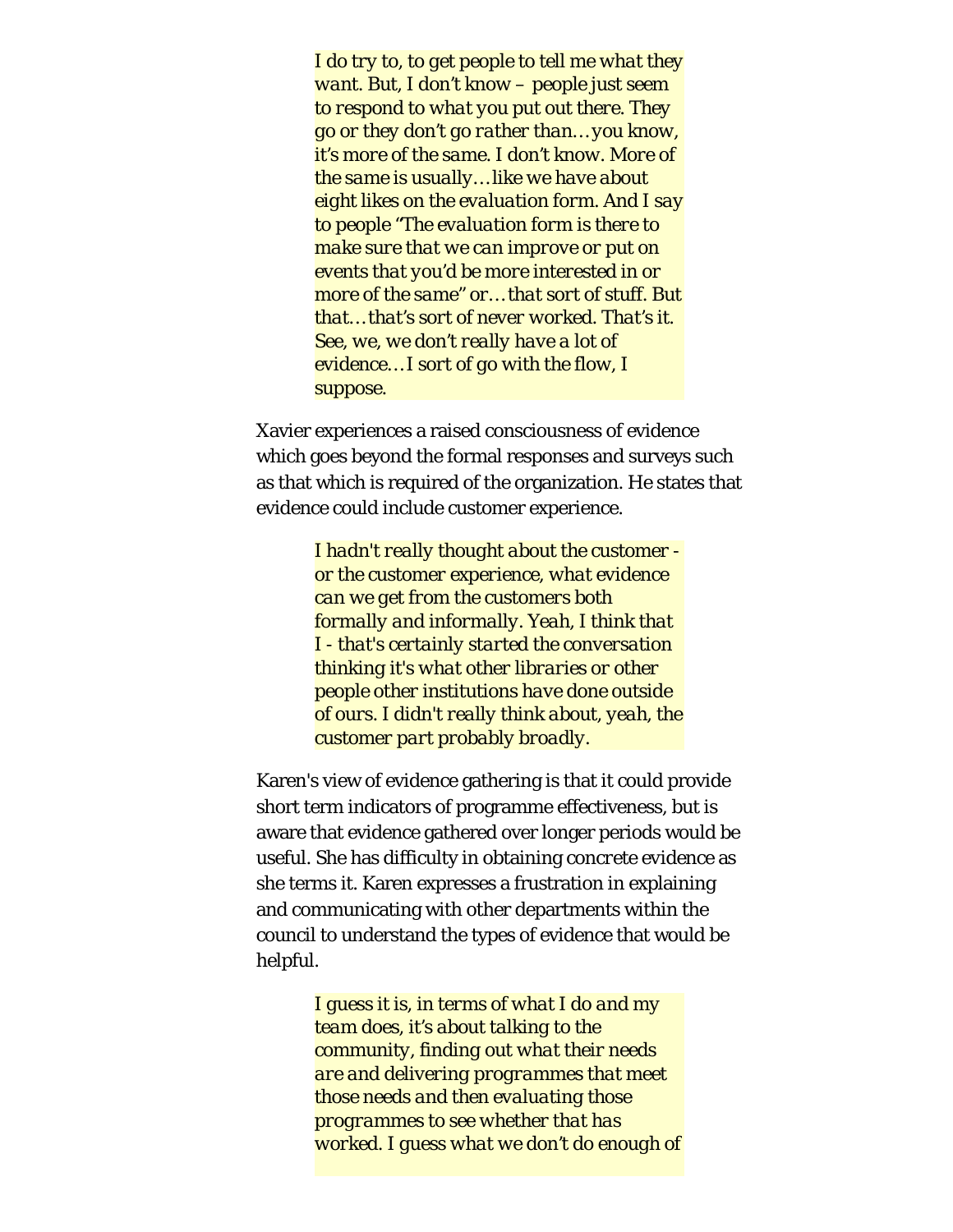*is maybe that longitudinal evaluation of those programmes, so we don't, for example, we have a number of book clubs but we don't look at the impact of those clubs in a historical way I suppose – we just continue to deliver them. So I guess evidence-based practice with book clubs might be that we evaluate those and see how they've impacted upon participants and upon their lives, I suppose.*

*I guess what I would like to add to that is that we would like to find out what other people think of the library and what we do. Some concrete evidence rather than just the hearsay, which is nice, but… I guess Community Development (a department within Summertown Council) have talked about doing a community wellbeing indicator – developing something like that. And I had spoken to them about maybe we can be one of the things that's measured in that. And that's a longitudinal thing and if that happens that would be great. But often when I say that to people they don't understand.*

Tracy is new to the organization and is still finding her way. In recognition of her skills and 'can do' attitude her role had been expanded. She is not a manager, but her role involves writing and scoping the learning programmes. It could be that her newness to Summertown Library guides her insightful observations and perception of evidencebased practice.

> *I first considered that evidence-based practice wasn't used a lot but now I can see that looking at what we're doing and assessing and building on it so - so that we don't keep doing what we've always done and we find better and smarter ways to work. I think we do do it now that - I guess that when you threw up the term evidencebased practice you don't - you think of stats and ... All of that sort of thing. You don't think of all the little things, like we've been discussing. It is something that we do but it's unconscious.*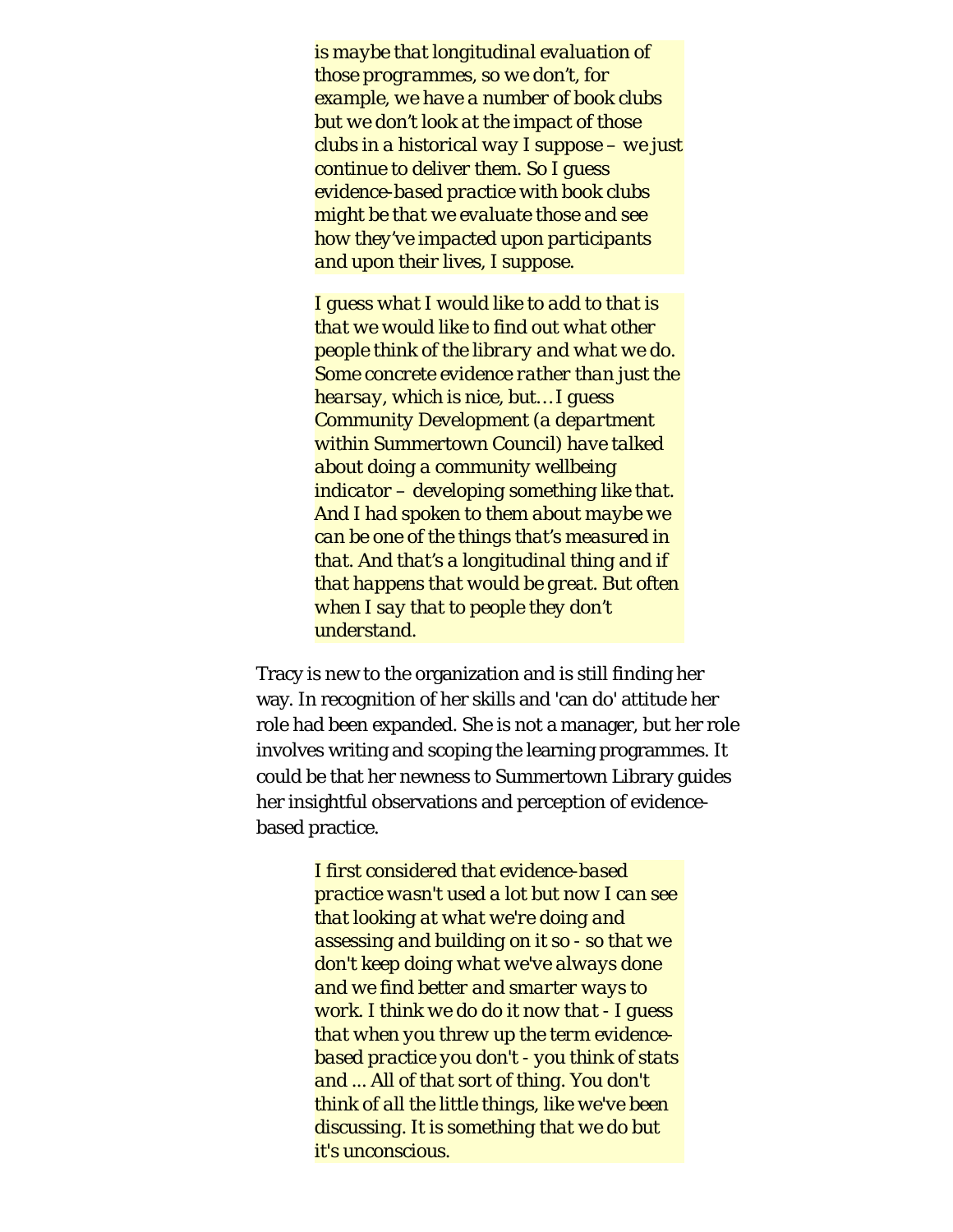Finally, Tonya the Executive Manager of Summertown Library provides her perceptions. She expresses evidence gathering as a quest to find evidence that goes beyond being superficial.

> *Evidence-based practice means making decisions based on evidence rather than what you think you know or what you feel, ….Because I do think, I do think that's one of the potential failures of libraries is that they think they know. You know, we think we know what people want to read. We think we know what they want in the information, what the information inquiry is going to be about, we think we know what it is they want to learn about but if you get that wrong, then ... Yeah, you're second guess…, we're always and that is a real trap. And I'm sure there are lots of libraries who know… they can think they know their communities so well that they don't need any …, they don't need that evidence. They don't seek it out, so I think that's a danger. It is a danger because you just become then distant, separated from the actual community needs and wants.*

# **A culture of leading**

Leadership in Summertown Library operates within a oneorganization ethos where a synergy exists between the two dimensions of leadership and a one-organization ethos. It is like a cycle of leadership building the ethos, with the ethos in turn, building or enabling leaders. The dimensions of leadership and of a one-organization ethos will be explored in this section. First, an explanation of the one-organization ethos will be given to set the scene. Following this will be the dimension of leadership, concluding with how these two dimensions work together to enable evidence-based practice to be experienced within the context of Summertown Library.

Despite being situated in three locations, Summertown's Library Service has a one-organization ethos. The organization is people focused; people are valued and supported. There is no hesitation among staff to assist a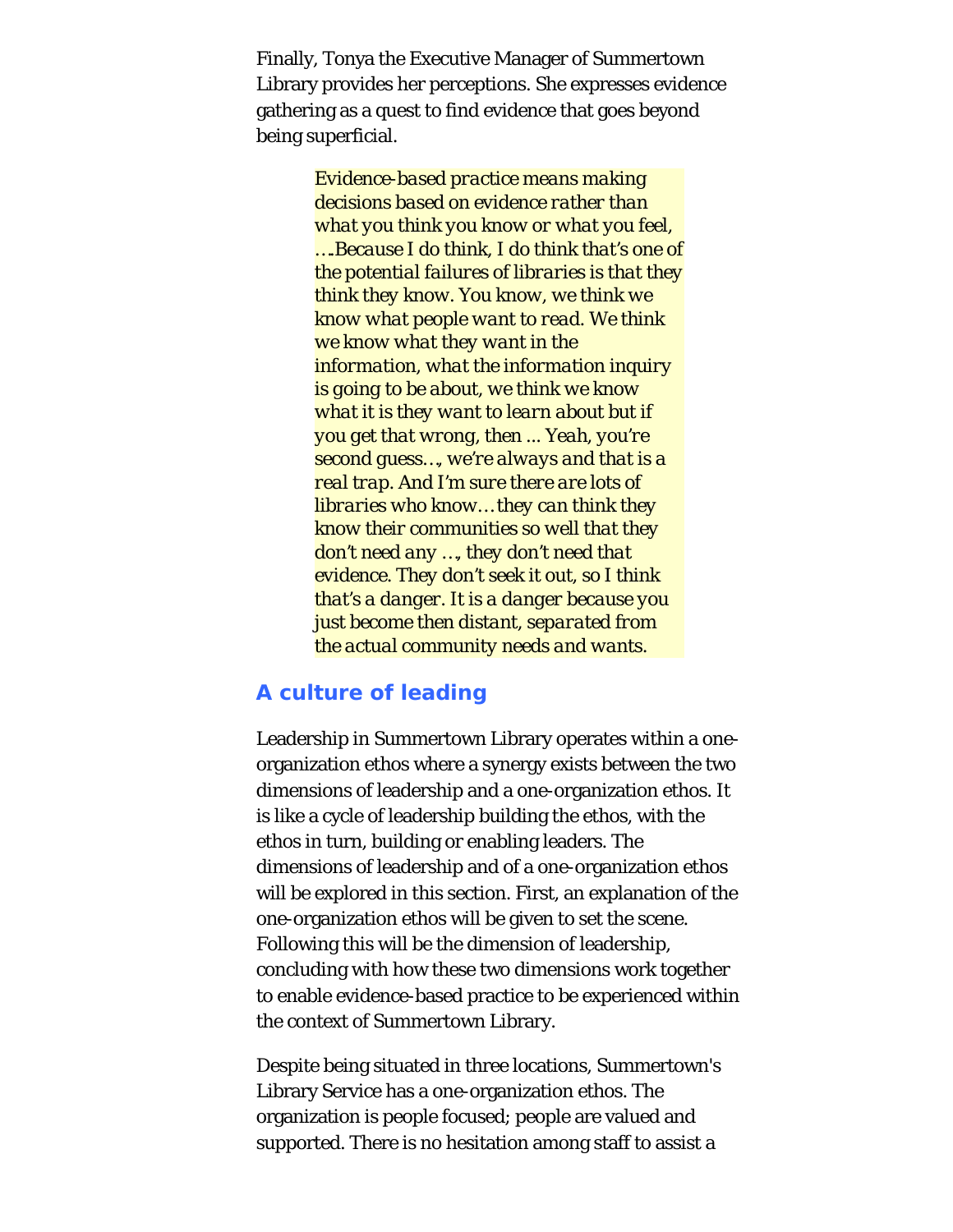customer or another staff member. It is a happy and productive workplace, where staff get on with the job. This means that it is the type of workplace where goals are clearly set and everyone just works out how to meet them. They accommodate each other and make adjustments where necessary. One section of the library which has a high level of interaction with the public is Customer Services and Operations. This division of Summertown Library is the front-of-house face of the library service. Nadia, as the Customer Services and Operations manager, and Fay, who works face-to-face in operating the mobile van, will be highlighted.

Nadia's responsibilities as Manager of Customer Services and Operations are the three main branches and the mobile services. These are the physical library environments, rather than the virtual. Nadia's role places her at the forefront of customer service and this coincides with Summertown Council's focus on delivering quality customer service. With this focus, a purpose for evidence gathering has been identified and the feedback forms generated by the council for all service departments, being generic in nature, have a high emphasis on customer service. However, Nadia has identified additional areas where evidence could be used for purposes other than measuring customer satisfaction. Nadia considers that other useful evidence could include evidence as an indicator of change or as an indicator of issues which may need to be addressed or for new programmes to be introduced.

> *I think definitely the types of evidence that's useful are those that indicate where change is happening and where there are gaps… because at the end of the day, it's about gathering evidence to show that not only what the community trends are, but what is the difference that we are actually making in the communities, so that we can invest in that further and improve it.*

Gathering and presenting evidence helps in decisionmaking and Nadia indicates that over time their strategies have evolved and incorporated a range of evidence sources. Nadia explains,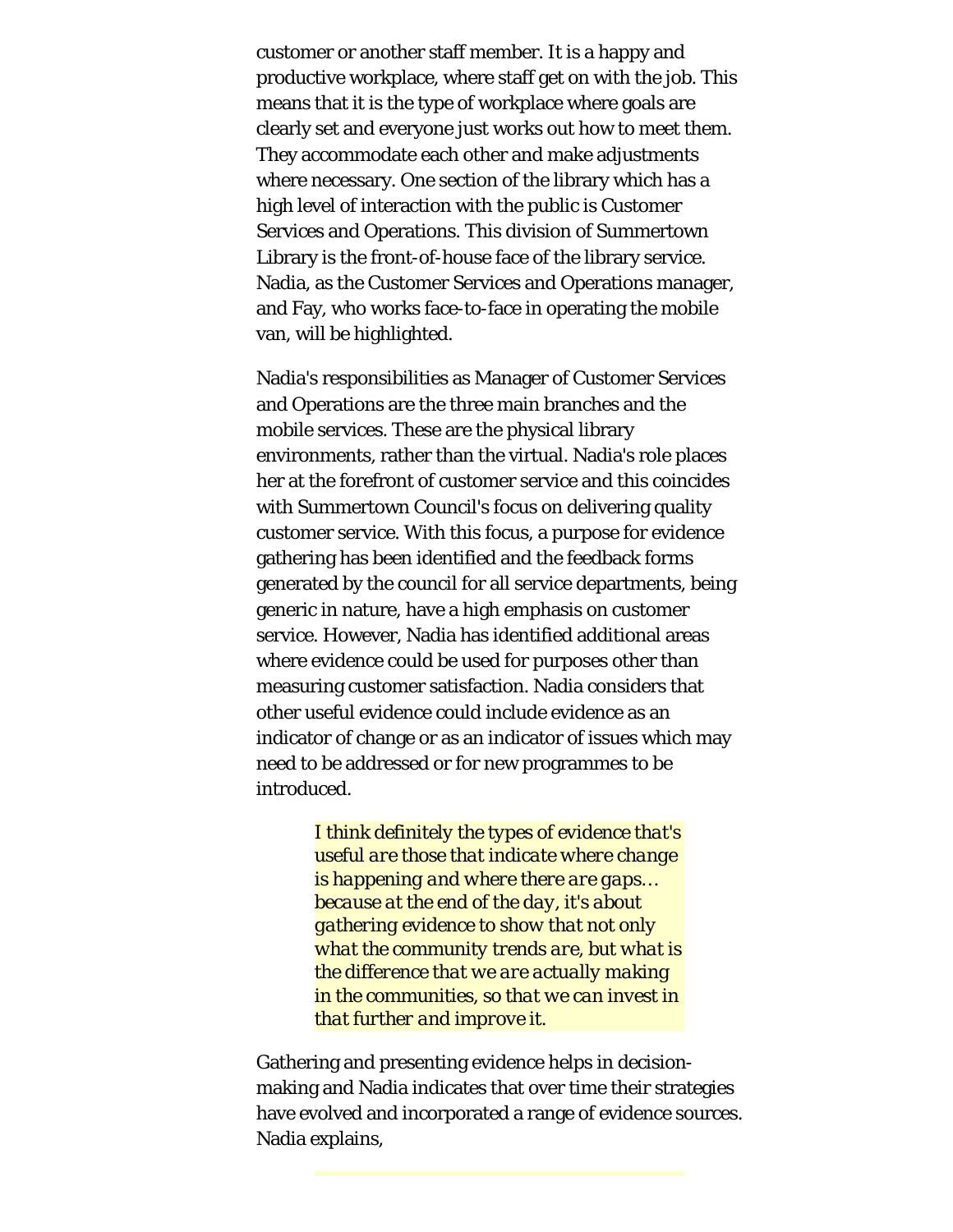*Something I have noticed is that in terms of statistics and what we gather, we definitely do gather more and when we make decisions - because the library offers such a variety of experiences and because people are coming into the library for much more varied reasons now that means that we've needed to develop our statistics. So for example, for decisions where in the past you know say five or more years ago you'd go "Oh let's just look at the loan statistics" ... And whereas now you wouldn't do that. Now you you'd end up looking at your loan statistics, your internet usage...*

*I also think too that more and more, we're gaining an understanding of, you know, the difference that we do make in the community and what it really means. And we're actually gaining more of an understanding of the reason for a longterm vision and you know looking at the long-term impact of, of what we do out in the community. So yeah, whereas before I think, I think many, many years ago, it would have been fine to be short range.*

Nadia indicates that statistical data from various sources are heavily relied upon as evidence, yet there are other '*softer*' types of evidence that are informing decisionmaking and practice. Nadia states that... '*feedback's definitely important'* and considers that staff should be more aware of feedback to advocate for and promote what they do. Evidence used for advocacy as benchmarks for the ways in which a programme and those involved in its delivery have been successful indicate that Nadia has a people-focused view of evidence-based practice. She explains that '*a lot of what you do is still gut instinct… because we are humans*'. Intuition is something that is developed over time using a variety of sources to assist the library professional to come to conclusions, '*all of those things build a picture of what is happening*'. Many factors contribute to the evidence picture; although Nadia calls these '*gut instinct*', it is a combination of intuition, professional knowledge, feedback from customers, and colleagues working together to build a picture.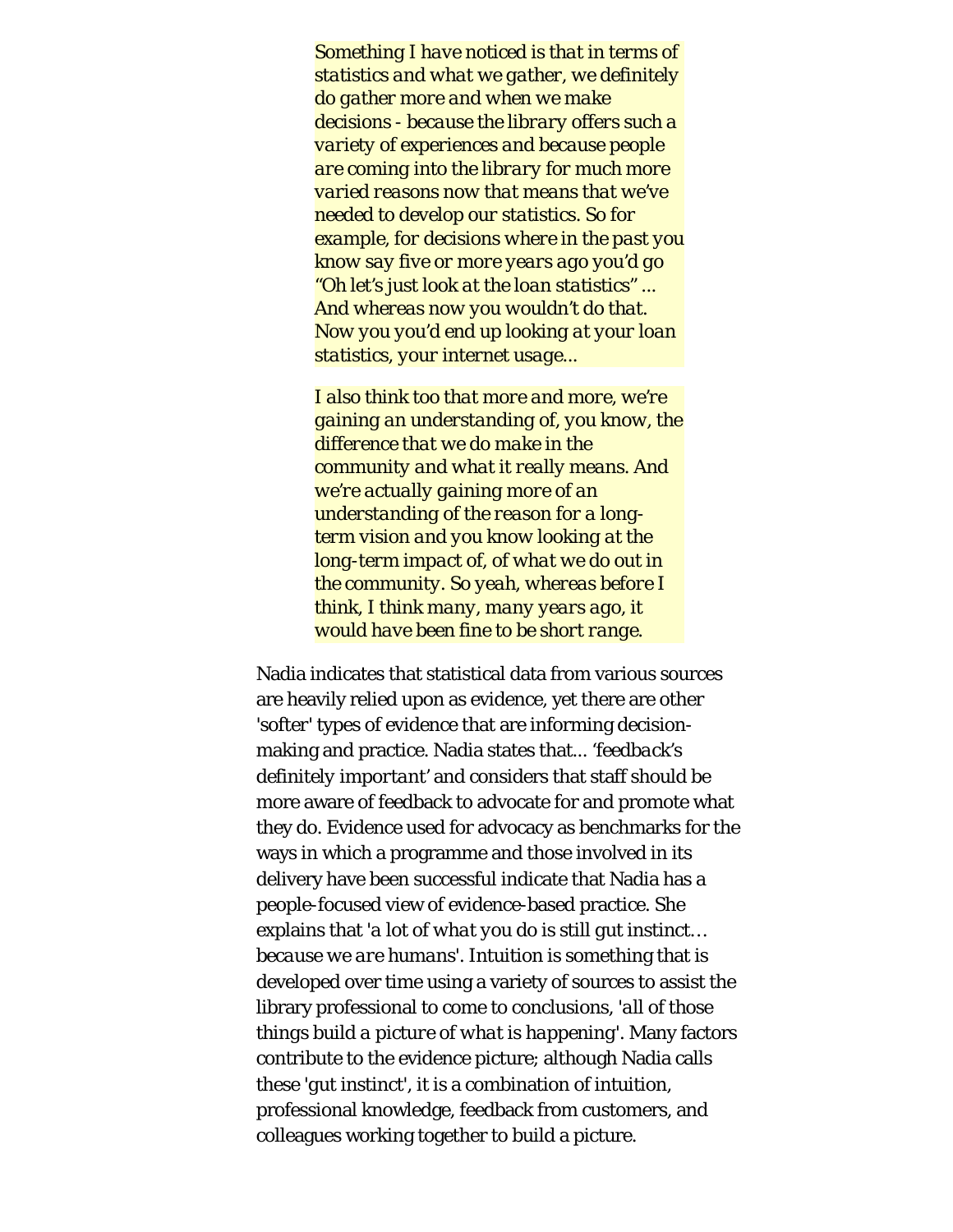One of the service delivery operations, which is part of the Customer Services and Operations section, is the mobile library service. I spent a day in the company of Fay as we travelled to outlying communities.

Fay is a qualified librarian and takes great pride in her work. Driving the mobile van is only one aspect of her role and she is responsible for rotating the materials for loan and keeping the stock relevant to her customers. She knows most of her customers by name and takes the time to listen to them. In the confined space of the mobile van, she ensures that there is a good selection of materials for her customers to choose from. She selects items to meet their requests and requirements, and at times predicts what materials could be of interest. Many of the customers are retired or elderly or young mothers with small children. Fay rotates the stock every two to three weeks and observes what is being borrowed, what has been borrowed a lot and could be '*read out*' as she terms it.

It is evident that Fay shares Nadia's people-focused view of evidence, but there are no structured evidence strategies in place for Fay to draw upon. Her interactions and observations guided by her intuition and professional judgement ensure that she is able to maintain a collection relevant to her customers. The high number of regular customers and high borrowing statistics associated with the mobile van could be seen as evidence of this. Examples from the Learning Services and Customer Services and Operations sections of the library highlight that evidencebased practice is a professional habit of the staff at Summertown Library. However, evidence-based practice is experienced within the organizational culture with managers, operational staff and executive staff all working at different levels of leadership. The following section will explore evidence-based practice in relation to aspects of leadership within the organization's culture.

There is a belief in some organizations that being at the top or at the executive levels of an organization automatically makes a person the leader. The following paragraphs illustrate how leadership within the organizational culture contributes to the way in which staff at Summertown Library experience evidence-based practice.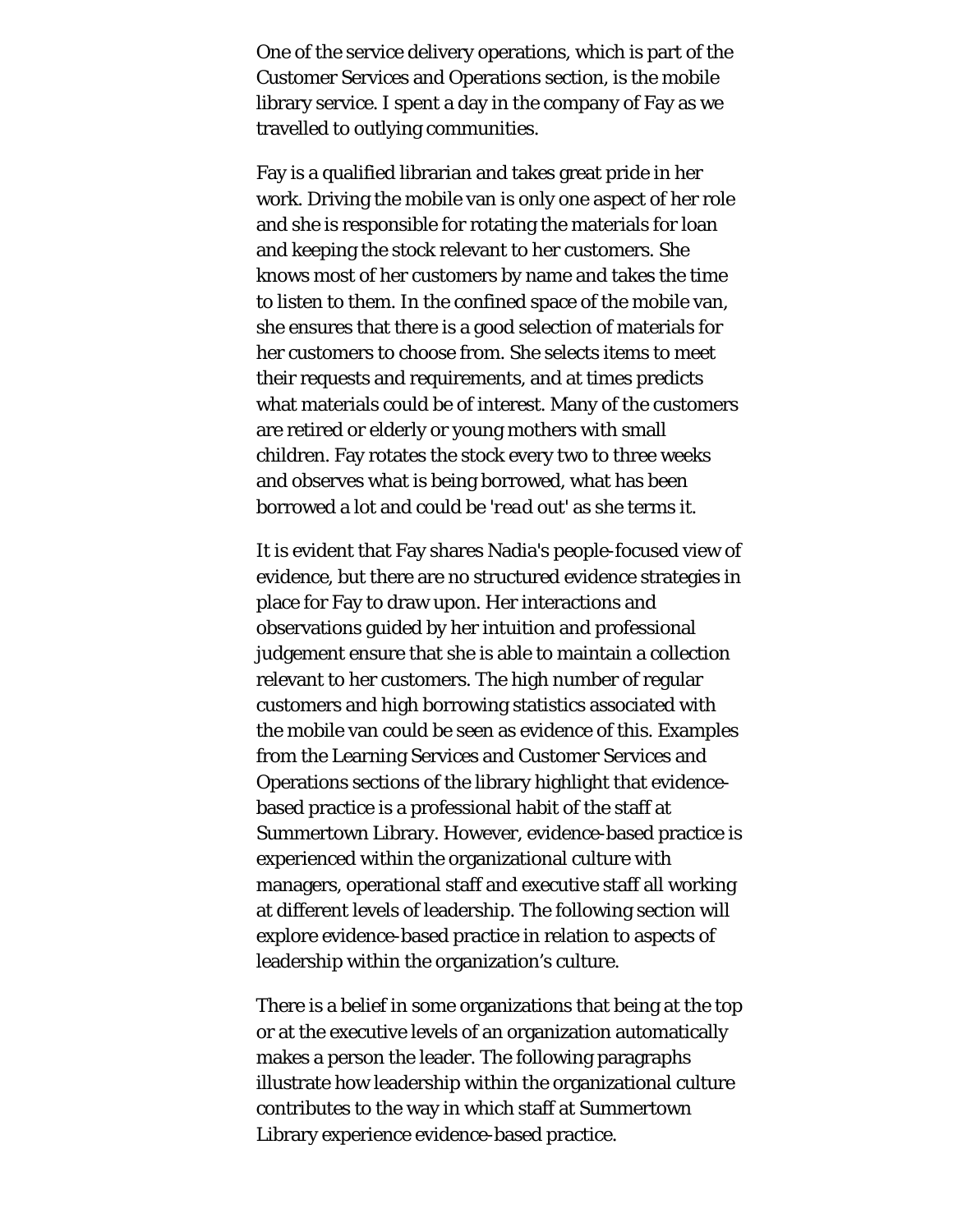Tonya is the Executive Manager of Summertown Library. Within Summertown Council there are many executive managers and it is possible that any executive manager could head any of the departments at any time. I had many informal chats with Tonya on my visits to Summertown. I learned that the library is considered to be the '*shining beacon of the Council*' in regard to management and customer service delivery. My observations and immersion in the culture of Summertown Library allowed me to witness Tonya's influence and guidance.

Tonya is guided by intuition but uses statistical data as determined by Summertown Council and State Library to report on the success of the library's activities. She considers that, '*evidence-based practice means making decisions based on evidence rather than what you think you know or what you feel*'. In practice though Tonya experiences evidence-based practice on many levels. In her role as the executive manager of the library Tonya needs to have a bigger picture of how the library aligns with the parent organization and complies with its requirements. Tonya actively seeks information or evidence from within council for demographic information, population trends and from further afield, community needs in a changing economic environment.

Statistical data are gathered to meet specific purposes. Data support decision-making in particular to enhance customer experience. Key Performance Indicators in conjunction with statistical data assist the review processes, budgets and programmes. A particular focus for the coming year is to review the acquisitions model. This will draw upon a range of evidence sources including data from community engagement, surveys, focus groups and statistical data.

I witnessed many incidents where Tonya actively experienced and gathered evidence firsthand. She spends time on the library floor every week with the purpose of seeing for herself what is happening and getting a feel of work flows and observing staff responding directly to customer requests. When she is on the floor, customers do not realise that she is the executive manager and Tonya responds to customers as any of the operational level library staff would. Face-to-face engagement with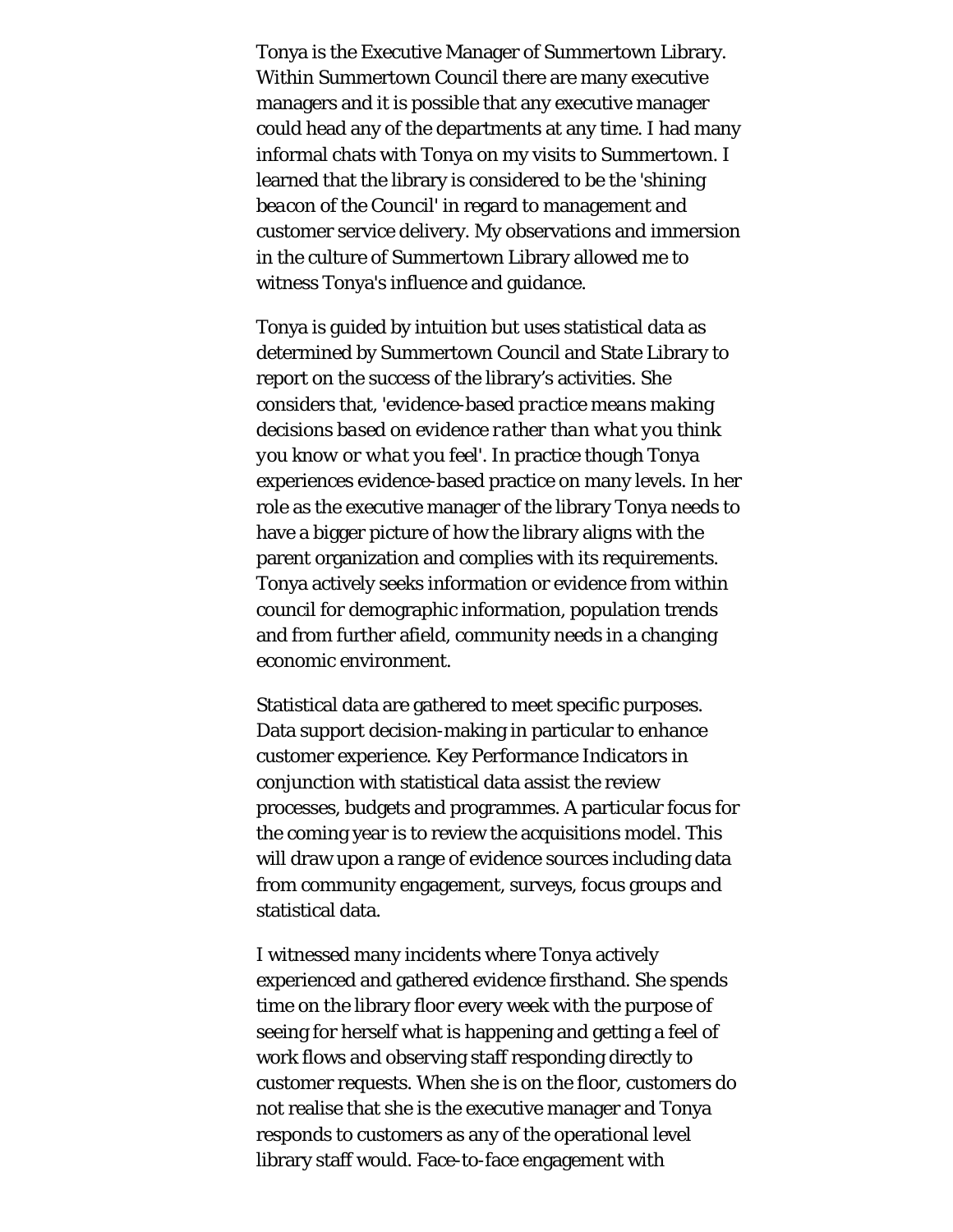customers allows Tonya to model the behaviour she expects from all staff. At the same time she is gathering useful evidence from the customer perspective and the ways in which the library is being used. While on the floor she is gathering incidental evidence by observing work flows and staff interactions with customers.

Tonya's actions of modelling behaviour and acknowledging success are ways in which she can build her influence. Leadership at many levels of Summertown Library in conjunction with a one-organization ethos enable the experiences of evidence-based practice to build momentum.

#### **Discussion**

A great deal has been written about evidence-based practice relating to library contexts and generally it describes evidence-based practice as a process of evaluating research as it is presented in the literature ([Booth, 2002](#page-34-0), [2007](#page-34-0); [Eldredge, 2000](#page-34-0)). This paper presents and highlights evidence-based practice as an experience in the everyday work lives of library practitioners. Hence, this may place an emphasis on practitioner-observed and userreported evidence sources. Yet, there were incidents where staff reported the use of research-derived evidence, especially in decision-making at executive and management levels and in setting long term aspirational goals. For instance, Cailey who works in the Children's Services section relates an incident where floor staff wished to remove the book spinners used to display books in the teen and junior sections of the library. The book spinners were considered untidy and made locating book difficult. Cailey was able to bring to a management meeting literature which supported the use of book spinners especially for junior and teenage customers. In light of this evidence from the literature, the book spinners stayed and were subsequently moved to more prominent places in the library.

Another incident highlights how research literature is consulted to inform future planning. Xavier, the manager of the technological and digital presence of the library uses research literature to gain further insights into projects he is considering to enhance digital delivery and presence. In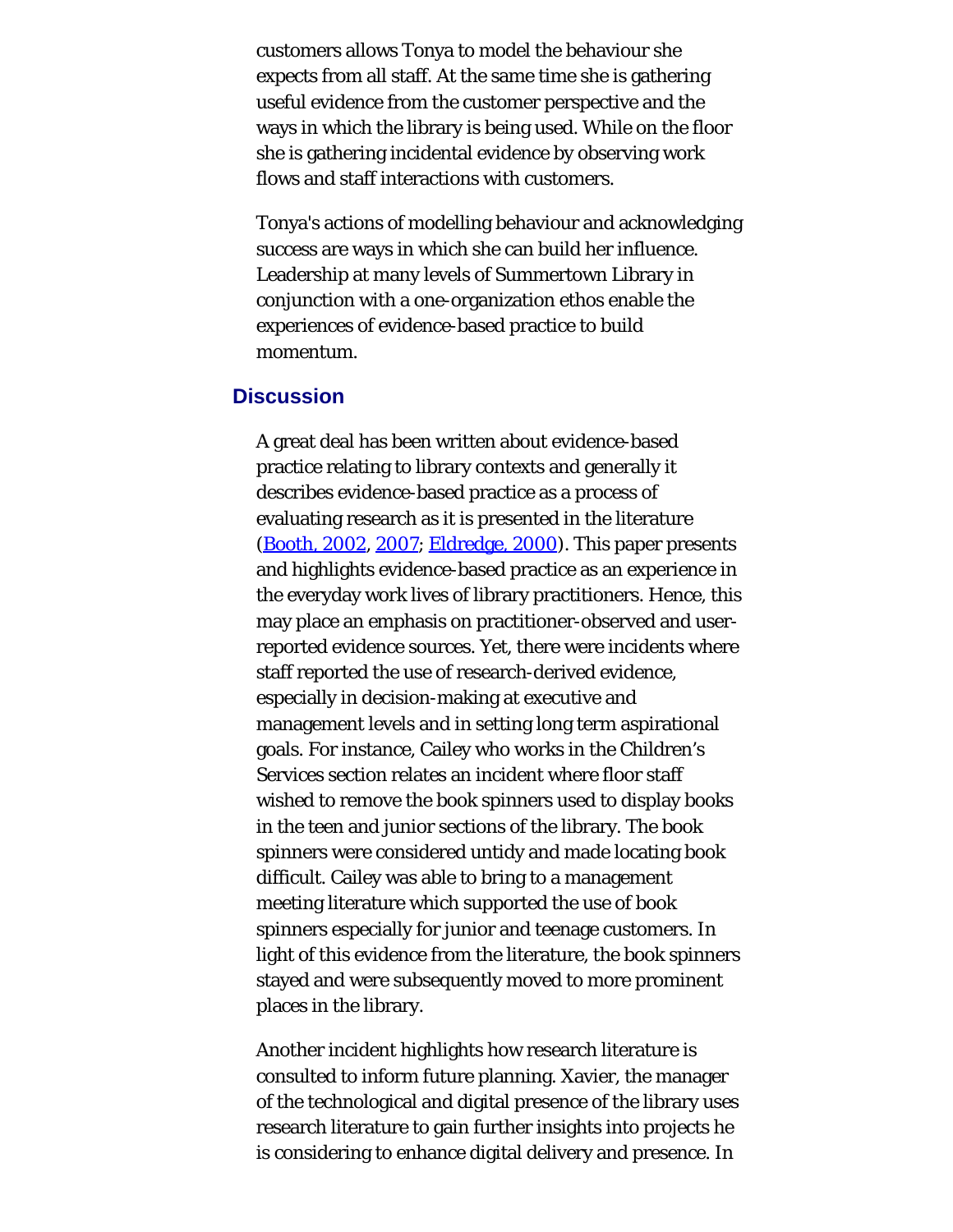strategic planning meetings decisions are made for the short and long term that utilise a combination of research literature, environmental scans, incidental observations and customer feedback. Evidence from many sources are considered in the decision-making process. For instance, at operational levels much of the contextual evidence is in face-to-face interactions and observations; whereas at management and executive levels evidence can be drawn, although not exclusively, from the more structured and formal sources of feedback forms and statistical data interpretations. It does not seem to be the case that one type of evidence holds prominence over another.

The research about evidence-based practice as an experience reveals that there is no one way to be an evidence-based practitioner [\(Gillespie, 2014](#page-34-0); [Partridge,](#page-34-0) [Edwards and Thorpe, 2010](#page-34-0)). The findings from this study reveal that evidence-based practice in a public library is highly nuanced and multi-layered. Staff at all levels of the organization are drawing on evidence related to their own contexts to inform practice. These are their first-hand experiences of evidence-based practice. All of these layers of evidence when shared can be used to build a unique picture of Summertown Library.

# **Implications of a culture of valuing**

In a culture which openly acknowledges the positive impact of the actions of staff, observations and face-to-face feedback are highly valued as evidence. Consequently, those at the operational levels, such as Maggie, Kiah and Cailey can be disadvantaged in the ways in which they can collect meaningful evidence. Without documented evidence it places them in a follower capacity. Due to the systematic way in which feedback forms are generated and used as a means to demonstrate the meeting of organizational goals, it is difficult for Maggie to gain acknowledgement of her effectiveness when she is working in supporting roles and on call roles where she fills in where necessary. Her effectiveness and the positive impact she has made in responding to customer face-to-face feedback is unrecognised in the customer feedback forms and can only be acknowledged through supervisors who may observe or have the information relayed to them by word of mouth or e-mail.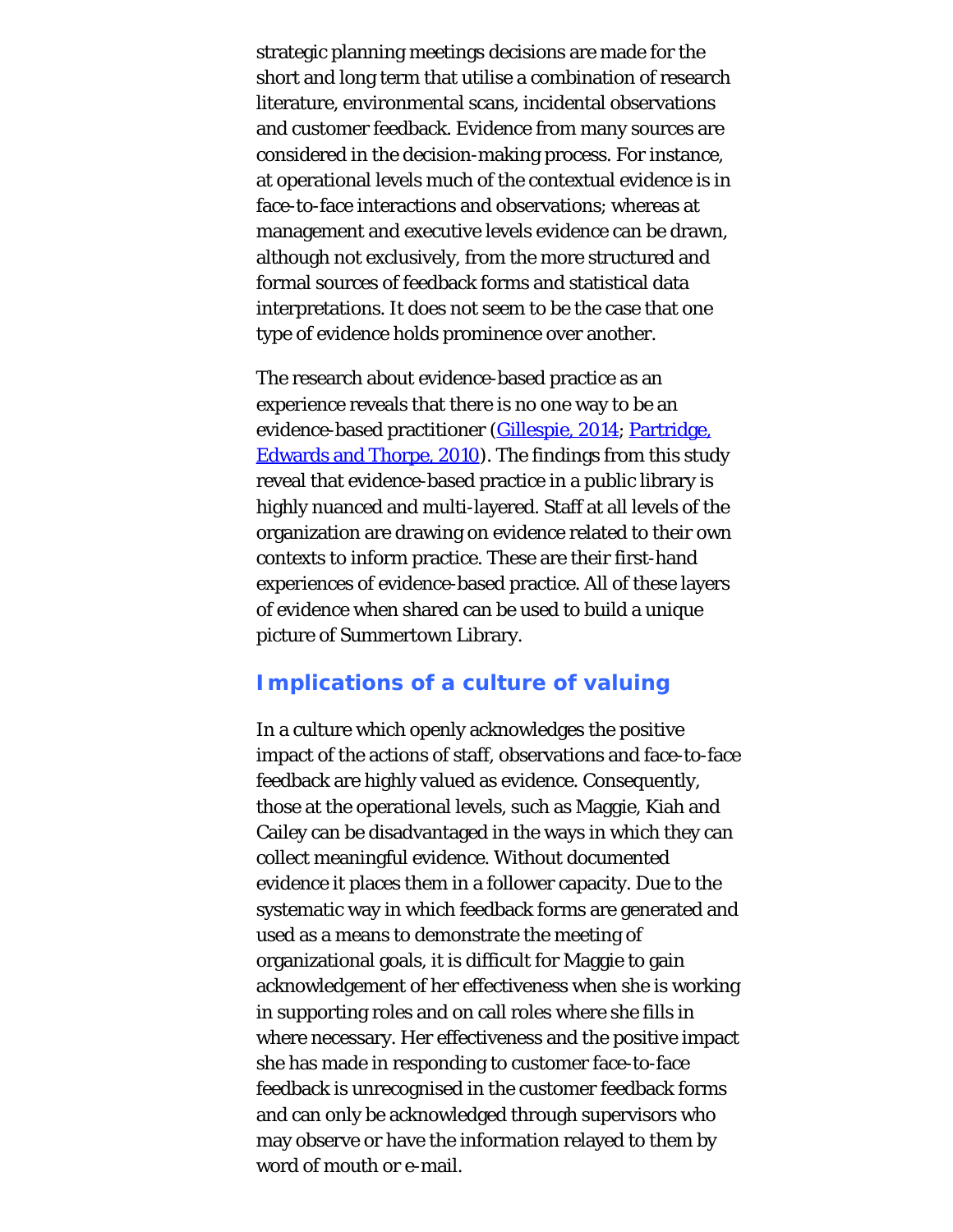# **Implications of a culture of being**

A shared vision among the staff guides responses to incidental evidence. These responses are embedded and subtle and are second nature. Staff are not consciously aware that they are being evidence-based practitioners. Part of staff members' professional identity or reason for being is to meet the needs of their customers. Staff are able to do this by directly engaging with customers, finding out what they need and then responding by assisting them to access the best information. There are immediate responses requested by customers in a face-to-face situation, as well as planning for long term ease of access. In responding to the changing focus of the collection, Betty is aware that her role has changed. She has moved from purchasing a vacuum cleaner and eight litres of vinegar to combat dust and mould, to working to build a direction for the collection. Betty's closing comments in her interview are, '….I sort of go with the flow I suppose.' If going with the flow means keeping an open mind, responding to what customers say, being brave enough to try something new and take the staff who work closely with you on the journey, the evidence must be everywhere.

# **Implications of a culture of learning**

Learning is intrinsic to being human. Every new day is an opportunity to learn something new. Learning which occurs in everyday working life is mostly informal and there is a close connection between informal learning and working. Cohen [\(2013](#page-34-0)) considers that informal learning in the workplace is hands-on and contextual; it is implicit or subconscious. Additionally, it is the characteristics or culture of the organization and its frontline managers or supervisors that will enable or hinder learning. Cohen considers that many frontline managers perceived their roles '*to be one which is concerned with the promotion and facilitation of employee learning so that their employees are able to perform better in their current role*' ([Cohen, 2013](#page-34-0), p. 515). Karen, the Learning Engagement Manager was aware that learning in the library was both formal and informal.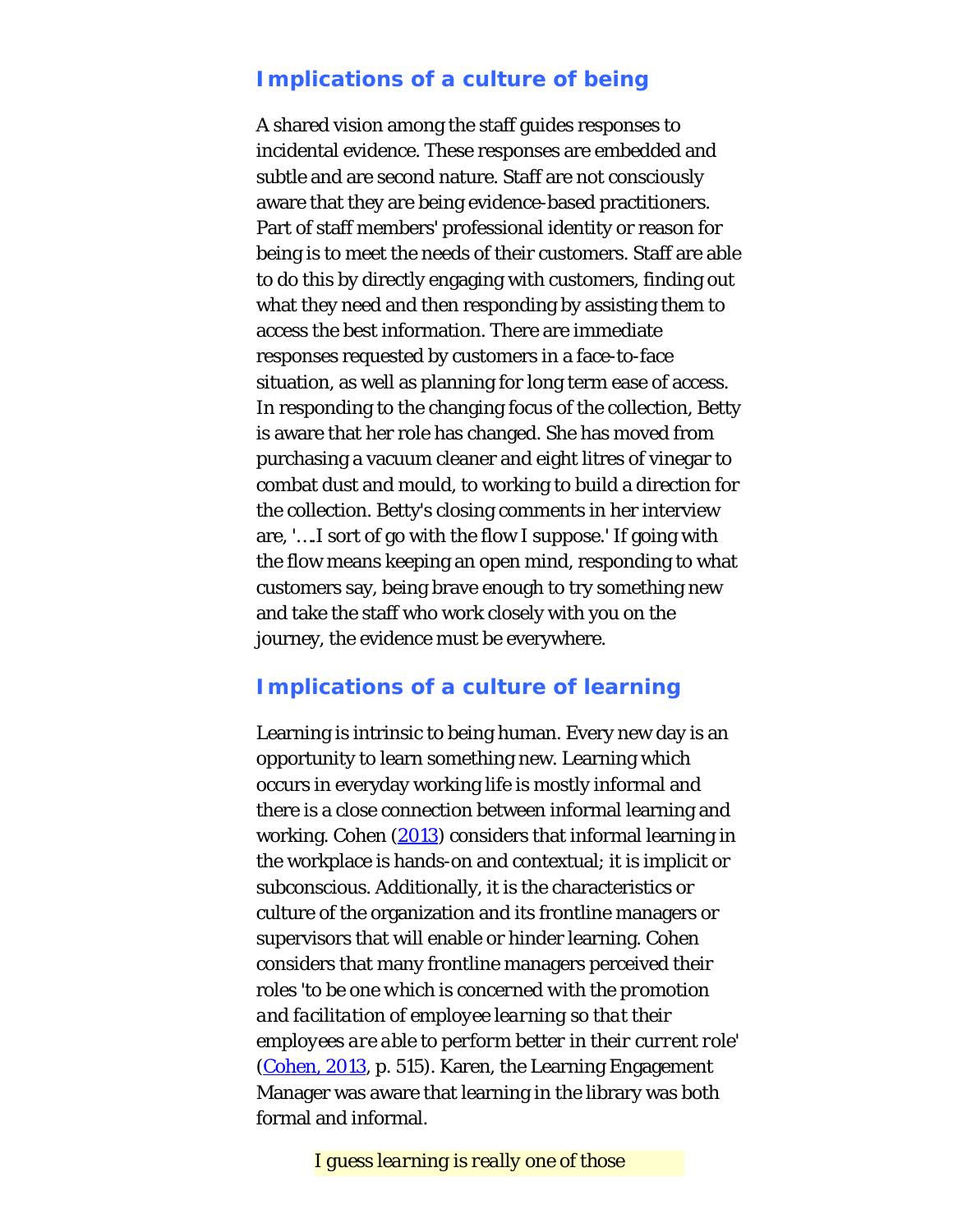*things. And often people think of learning in terms of the formal stuff, whereas often the informal stuff leads to the formal stuff. Or even the informal stuff helps builds confidence that makes you a better person living in the community.*

Learning at Summertown Library is multi-layered. At all levels of the library - operations, programme delivery and management, staff are learning and growing. In a collegial environment, working and learning are closely linked. In much the same way, evidence-based practice could be described as an aspect of learning.

#### **Implications of a culture of leading**

The findings presented leadership and a oneorganizational ethos as dimensions working in synergy, each supporting the other. It is like a cycle of leadership building the one-organization ethos, with the ethos, in turn, building or enabling leaders. Maxwell [\(2005,](#page-34-0) p. 1) considers that '*Ninety-nine per cent of all leadership occurs not from the top but from the middle of an organization*'. Those situated as middle managers (Nadia) and at operations (Fay) are clear about their functions and lines of responsibility. Yet they demonstrate a certain independence to make changes where necessary to the programmes they deliver; their involvement is more than just delivering programmes to a prescribed format. This could relate to professional engagement or passion, but it could be deeper than that. Staff at all levels are constantly interpreting the events evolving from their surroundings to ensure that the programmes maintain an alignment with the overall strategic direction of the library. It is unstated, but there seems to be an element of trust in professional relationships, between executive, management and operational levels.

An ancient proverb attributed to the Turks, '*A fish stinks first at the head*' with the modern variant '*a fish stinks (or rots) from the head down*' is metaphorical rather than biologically correct, but the meaning is clear, being that '*when an organization or state fails, it is the leadership that is the root cause*' [\(Martin, 1996](#page-34-0)). From this, it could be inferred that the opposite could also apply, that an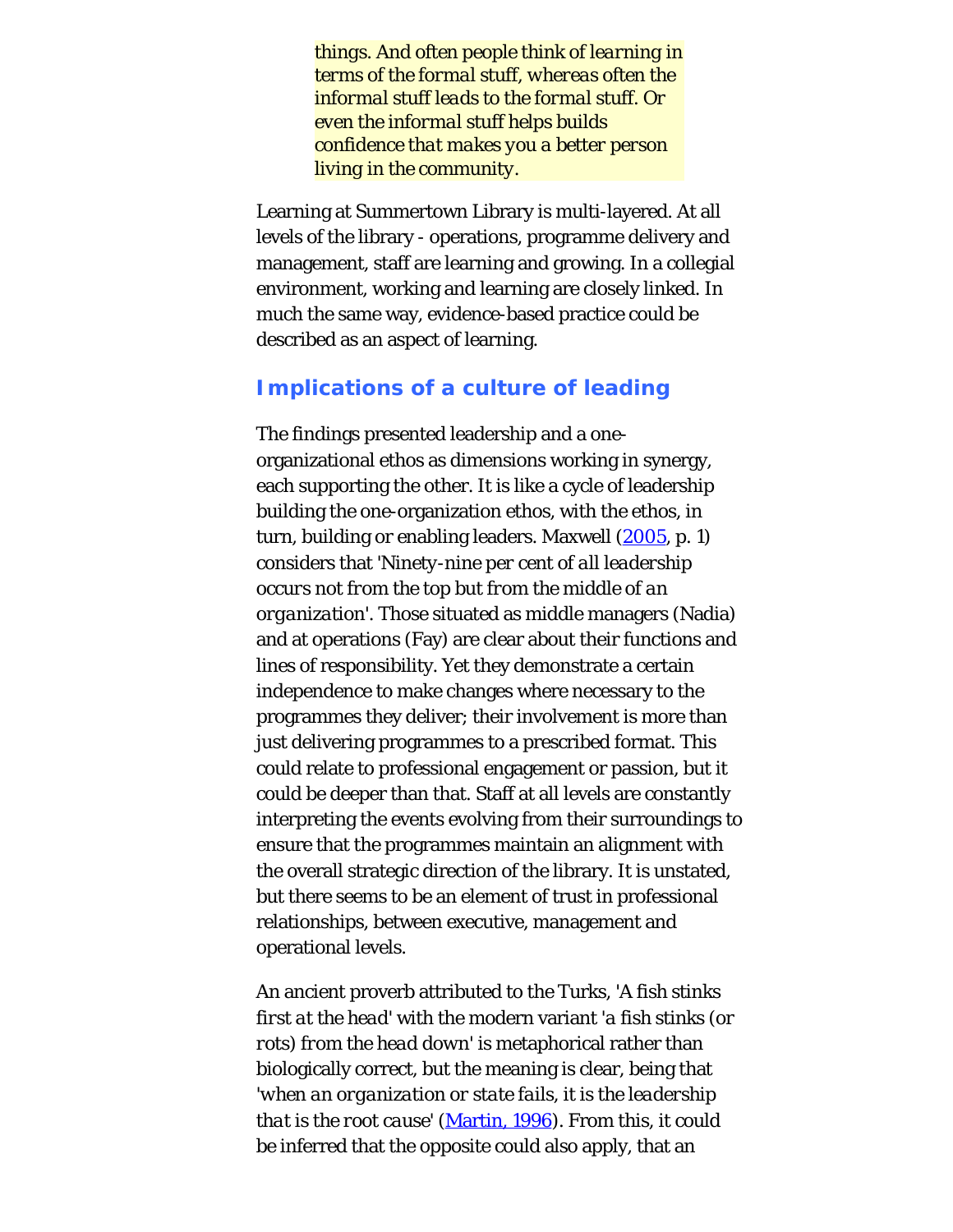organization that functions well could be attributed to its leadership. A further premise within organizations is that being at the top or at the executive levels of an organization automatically makes that person the leader. Taking an alternative view, Maxwell [\(2005,](#page-34-0) p. 7) states that '*position has little to do with genuine leadership*' and that people can lead from any position within an organization.

Maxwell provides some insights regarding trust relationships in organizations. He considers that empowerment is not an avenue to promote self-interest; that when empowering staff with authority, it works never to serve their own interests. '*Trust is built one block at a time and builds a faithfulness to serve the people who gave you that authority*' [\(Maxwell, 2005](#page-34-0), p. 32). There is an element of empowerment and confidence in many sections and operations of Summertown Library. An example provided in this paper is where Fay demonstrates that she draws on evidence sources around her, communicating and taking the initiative to ensure alignment with the overall strategic direction. Leaders can be in any or all parts of an organization. Maxwell [\(2005](#page-34-0), p. 29) considers that good leaders at the top of the organization will break ground for their people. In doing so, they create momentum for the entire organization. Tonya's ways of interaction, sharing, encouragement, modelling and acknowledgment are actions which bring to life an organization's shared vision and belief in its leader.

# **Cultural tensions: barriers and the glass ceiling**

In today's economic climate there are many instances of libraries being under threat, yet this does not seem to be the case in Summertown Library. This could be due in part to the high approval ratings collated from proforma feedback forms and customer surveys which reflect Summertown Council's focus on customer service. The library maintains a consistently high customer service approval rating of 95 per cent. In some respects Summertown Library has reached a glass ceiling and actions for constant improvement in customer service will make little impact on this rating. Yet, the library executive and managers are constantly seeking evidence, which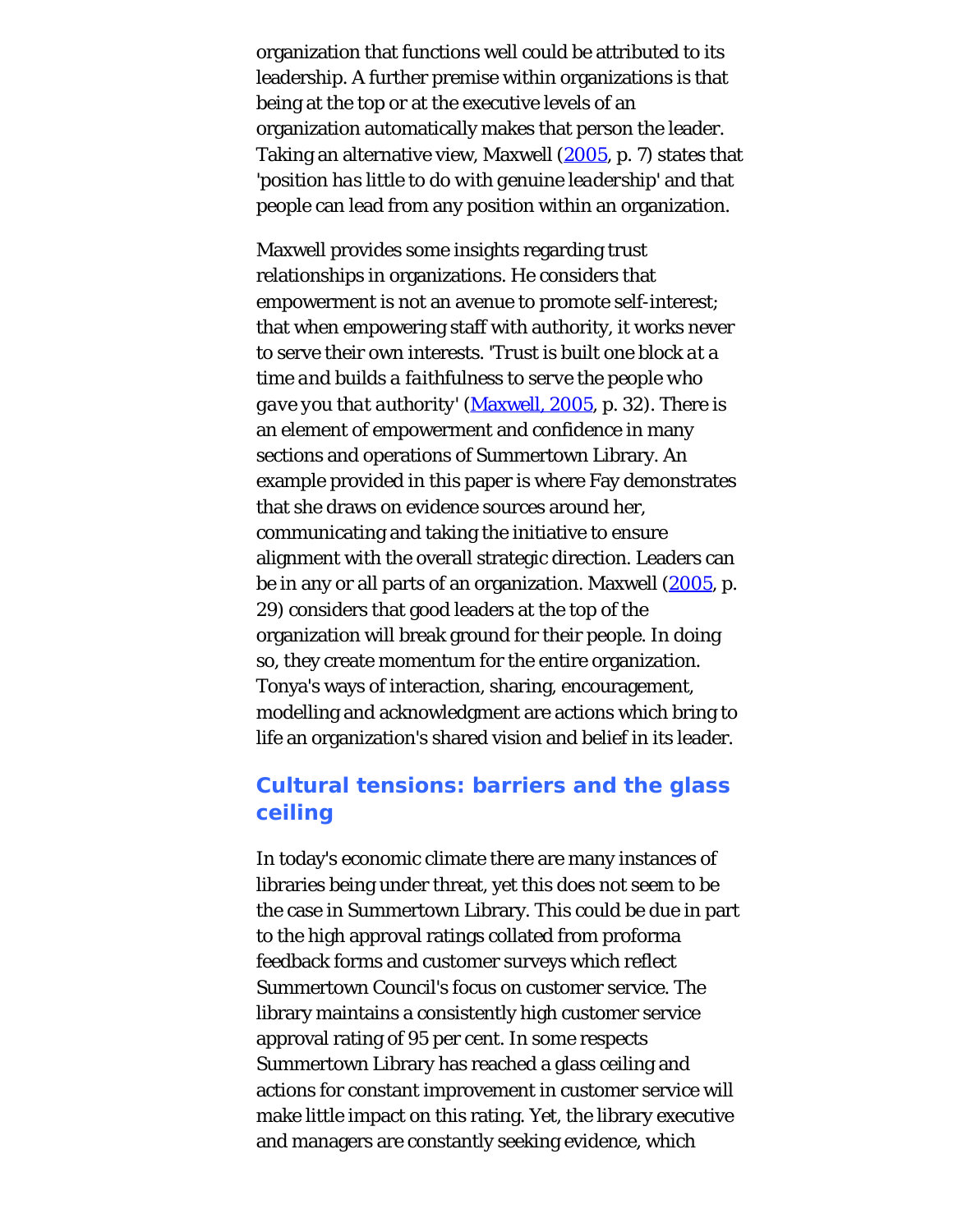could inform them to better meet the needs of their customers; the proforma feedback mechanisms are not able to provide them with this information. A dilemma for library staff is a sense that evidence gained from observations, interactions, intuition and professional knowledge could be discounted by senior management or those in authority in the council as not being valid or trustworthy. Tonya as Executive Manager is aware that the library is able to produce a range of statistical data, and these data are used in relation to meeting standards in library service delivery. There are many unanswered questions in regard to the types of evidence and strategies for collecting it.

In taking longer term views, Karen as Manager of Learning Engagement and Nadia as Manager of Customer Service and Operations have identified other types of evidence which might assist them, but which they are unable to access. Karen expresses this evidence tension from the perspective of her Learning Engagement team:

> *I guess in terms of what I do and my team does, it's about talking to the community and finding out what their needs are and delivering programmes that meet those needs and then evaluating the programmes to see that has worked.*

Karen raised the issue of being able to build data over time in longitudinal studies and how they could measure the long term impact of the programmes they are delivering.

Nadia in her role as Manager of Customer Services and Operations identifies areas of evidence gathering that would be useful for future planning. '*I think that definitely the types of evidence that's useful are those that indicate where change is happening and where there are gaps…*' Nadia indicates that the library has access to quantitative data, which they are able to gather, but there is a problem, that the statistics are quite general, '*they're (the data) not specific and they're not dealing in why community members are choosing to do what they do*'. Additionally Nadia can see a need for data gathering and interpretation that could be used for long term planning; as a predictor for future community needs. '*We need to look at evidence of how things are going to be within five or ten years… for*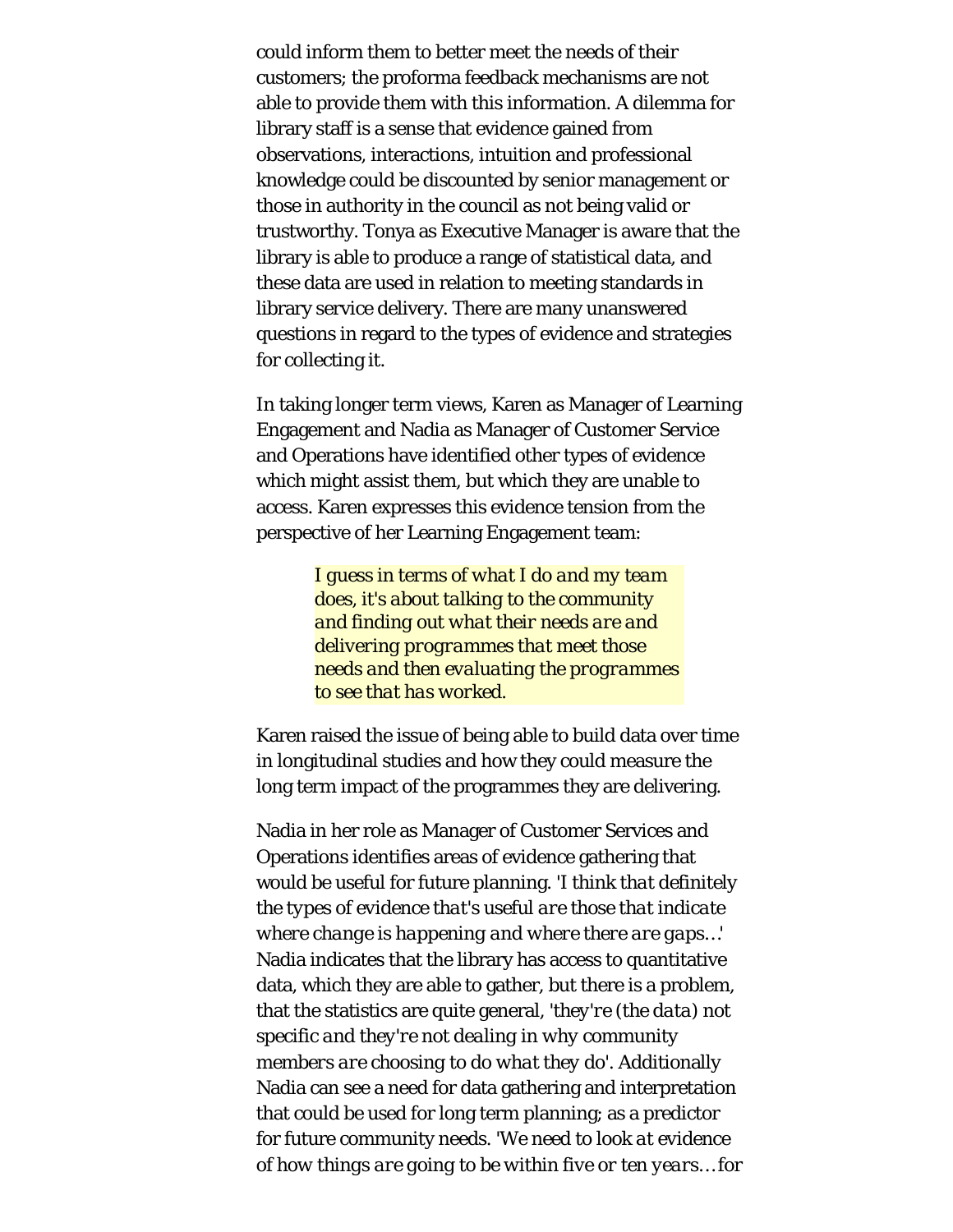*instance what customers are coming into the library for and why…that kind of layering of data*'. Nadia also echoed Karen's concerns regarding the library's impact in the whole learning community, '*How do you prove that libraries have an impact within that learning?… that is the type of evidence that we actually need to gather and libraries don't do it*'.

The interview excerpts reveal a growing awareness that the organization-prescribed evidence cannot provide the types of evidence which can guide longer term planning and measure how the library impacts on its community. Tensions are evident between evidence, which is prescribed in predefined formats, and evidence, which is gathered in incidental encounters. In not acknowledging and documenting evidence gained through observations, face-to-face feedback, customer interactions and professional knowledge the unique story of Summertown Library cannot be told.

Karen and Nadia as managers have expressed a big picture view of evidence. They are able to provide the evidence required by the council to meet predefined formats, achievement plans and requirements relating to strategic direction. Yet they are aware that these types of evidence are not able to provide information about the impact of current programmes, or inform long term planning and direction setting. They are aware too that this type of evidence could be gained from outside sources, beyond the council and there are obstacles to gaining evidence of this type. However, the types of evidence that Karen and Nadia have identified that would assist them in providing the big picture would not be unique to Summertown Library and are things that perhaps library associations would be better placed to access. In expressing these concerns Karen and Nadia are forward thinking in the ways in which they can use evidence.

#### **Conclusion**

Making comparisons between how the literature describes evidence-based practice as opposed to the lived experiences of library professionals which this study reveals is akin to describing procedural approaches to evaluating evidence versus opening the potential to reveal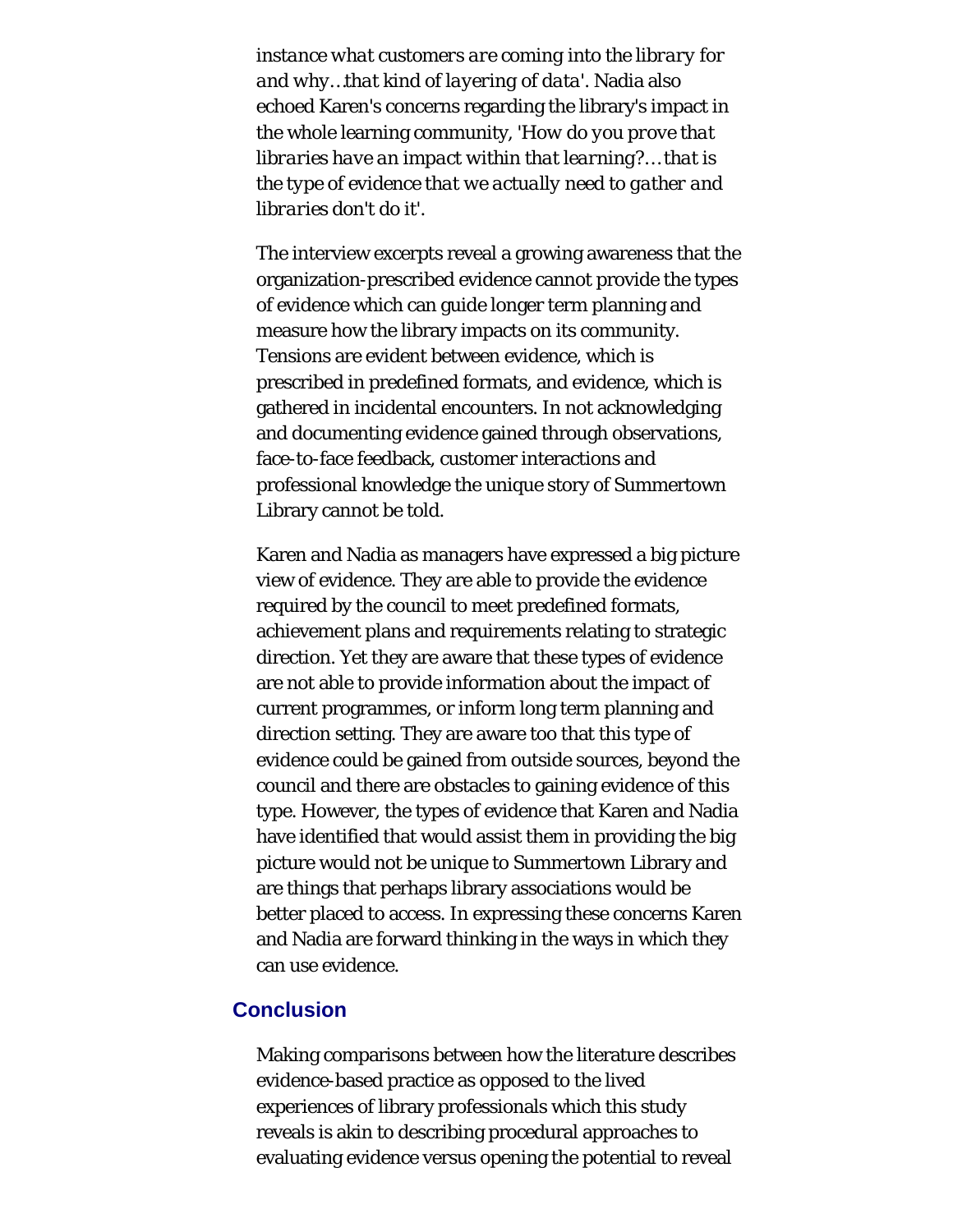many types of nuanced evidence which are part of everyday work life. This difference in approach may explain the apparent confusion among library practitioners about how to be evidence-based.

In Summertown Library there are many examples of evidence being gathered to make changes to better meet customer needs and to inform professional practice. Much of this evidence is incidental and not recorded, but combined with intuition and professional knowledge informs future direction. Staff are recognised and encouraged to be guided by their professional knowledge to meet the challenges of the programmes they are delivering. They feel empowered to make adjustments where necessary guided by evidence that is presented to them. In this way, all levels of the organization are functioning to meet predefined goals and momentum is maintained for continued improvement.

This paper presents the findings from a study that explored the lived experiences of library and information professionals in one Australian public library at a particular point in time. In doing so the study has provided new insights into the realities of how evidence-based practice is understood, experienced and enacted for one group of library and information professionals. More research is needed to further develop our understandings of how evidence-based practice is actually understood and experienced by library and information professionals in different contexts and over a longer period of time.

#### **Acknowledgements**

This research forms part of a three year Australian Research Council (ARC) Discovery Project entitled Building the basis for evidence-based library and information practice: a qualitative study (ARC DP 130102710). The authors would like to thank the "Summertime Public Library" who generously contributed their time and thoughts to this research project.

#### <span id="page-30-0"></span>**About the authors**

**Ann Gillespie** (now retired) was a postdoctoral research fellow within the Information Studies Group of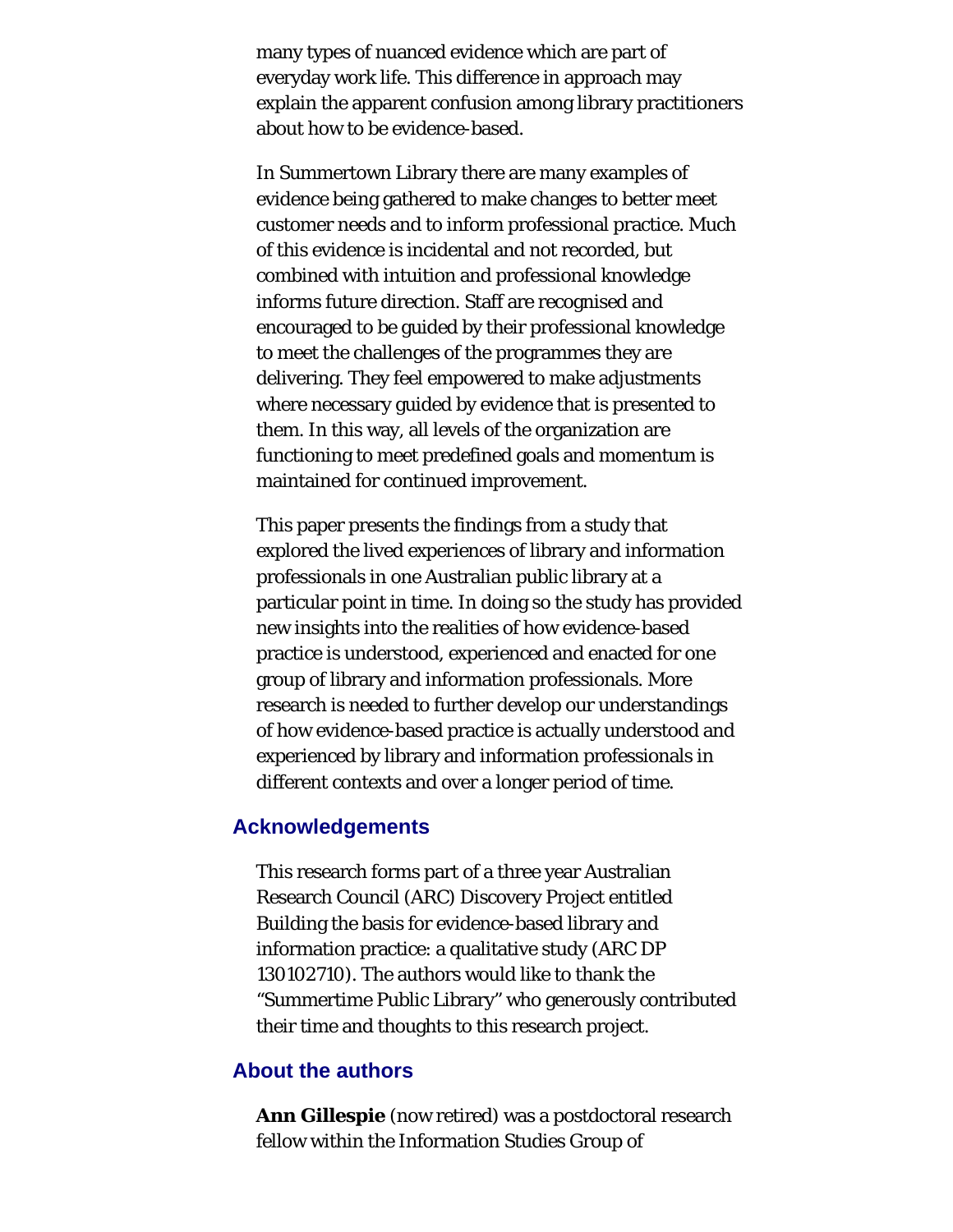Queensland University of Technology. Her 2013 doctoral thesis, *Untangling the evidence: teacher librarians and evidence based practice* investigated evidence-based practice in primary schools. Her thesis and earlier papers are at

[http://eprints.qut.edu.au/view/person/Gillespie,\\_Ann.html](http://eprints.qut.edu.au/view/person/Gillespie,_Ann.htm)

**Helen Partridge** is Professor and Pro Vice-Chancellor (Scholarly Information and Learning Services) at the University of Southern Queensland, West Street, Toowoomba, QLD, 4350, Australia. In this role she has oversight of Library Services, Office for the Advancement of Learning and Teaching and the Digital Life Lab. Helen's research focuses on the interplay between information, learning and technology. She has been a visiting at the Oxford Internet Institute, University of Oxford (2011) and the Berkman Center for Internet and Society and Society, Harvard University (2014). She can be contacted at [helen.partridge@usq.edu.au](mailto:helen.partridge@usq.edu.au)

**Christine Bruce** is Professor in the Information Systems School at the Queensland University of Technology, Queensland University of Technology, GPO Box 2434, Brisbane, QLD 4001. Australia. with a focus on qualitative and information research, especially information literacy. Christine is also Director, Research Training for the Science and Engineering Faculty and Convenor of the university's Higher Education Research Network. She is a Principal Fellow of the U.K. Higher Education Academy. She can be contacted at [c.bruce@qut.edu.au](mailto:c.bruce@qut.edu.au)

**Alisa Howlett** is an information professional in higher education, currently coordinating projects related to improving library services and student learning experiences in the Queensland University of Technology, 2 George Street , Brisbane, QLD, 4000, Australia. She has previously published research findings related to EBLIP in Information Research. Alisa has a Bachelor of Business from Queensland University of Technology and received her Master of Information Technology (Library and Information Science) in 2013 She can be contacted at [alisa.howlett@qut.edu.au.](mailto:a.howlett@qut.edu.au)

#### **References**

Bayley, L., Ferrell, S., & McKinnell, J. (2009). Practicing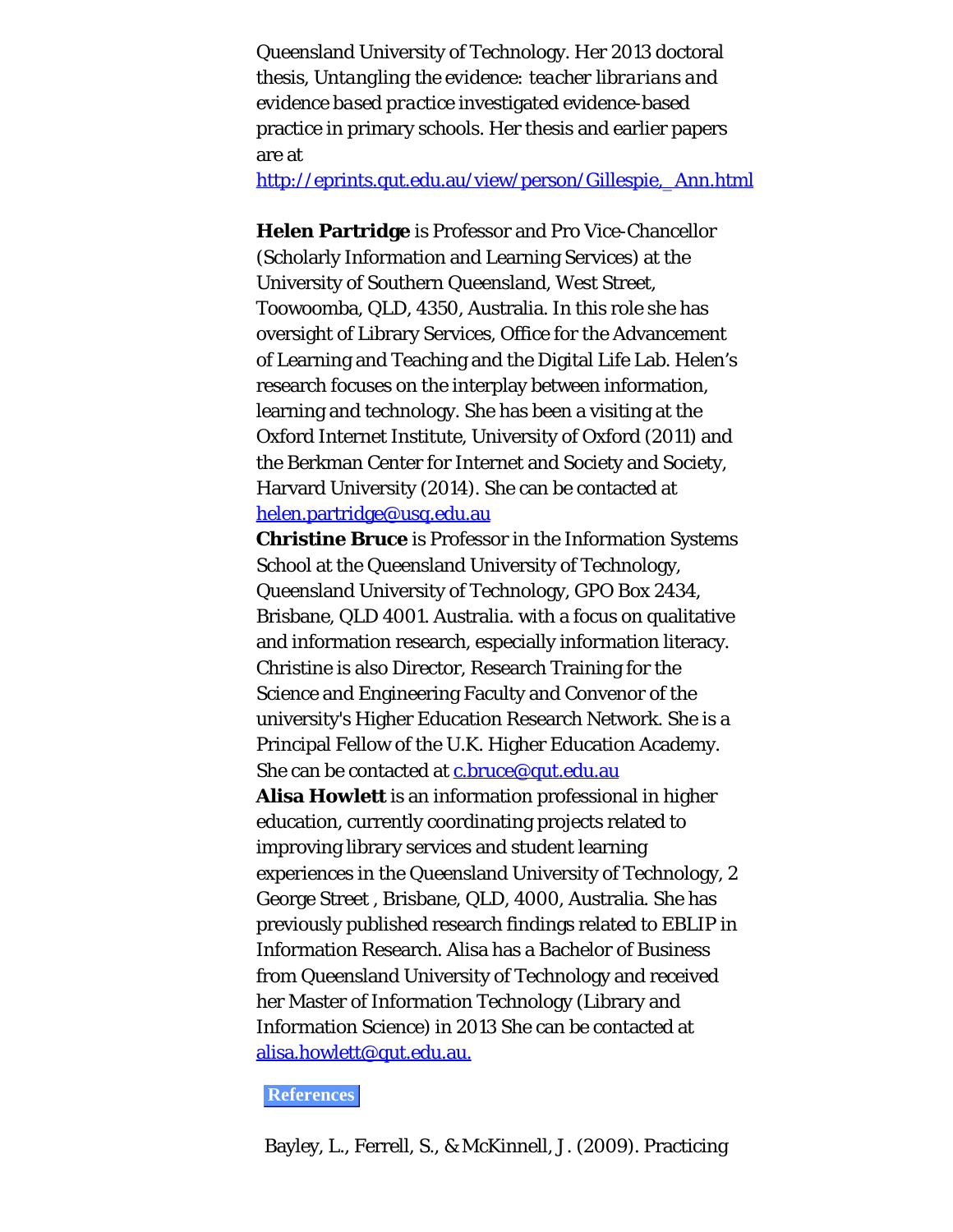what we preach: a case study on the application of evidence-based practice to inform decision making for public services staffing in an academic health sciences library. *New Review of Academic Librarianship, 15*(2), 235-252.

Booth, A. (2007). Evidence in 'real time': the story of an international workshop. *Health Information and Libraries Journal, 24*(3), 227-231.

Booth, A. (2006). Clear and present questions: formulating questions for evidence based practice. *Library Hi Tech, 24*(3), 355-368.

Booth, A. (2002). From EBM to EBL: two steps forward or one step back? *Medical Reference Services Quarterly, 21*(3), 51-64.

Booth, A. & Brice, A. (Eds.). (2004). *Evidence-based practice for information professionals: a handbook.* London: Facet.

Brice, A., & Hill, A. (2004). A brief history of evidencebased practice. In A. Booth & A. Brice (Eds.), *Evidence-based practice for information professionals: a handbook* (pp. 13-23). London: Facet.

Bruce, C., Davis, K., Hughes, H., Partridge, H. & Stoodley, I. (2014). Information experience: contemporary perspectives. In C. Bruce, K. Davis, H. Hughes, H. Partridge & I. Stoodley (Eds.), *Information experience: approaches to theory and practice* (pp. 3-15). Bingley, UK: Emerald. (Library and Information Science, 9.)

Cohen, J. (2013). The nature of learning being facilitated by frontline managers. *Human Resource Development International, 16*(5), 502-518.

Crumley, E., & Koufogiannakis, D. (2002). Developing evidence-based librarianship: practical steps for implementation. *Health Information and Libraries Journal, 19*(2), 61-70.

Eldredge, J.D. (2000). Evidence-based librarianship: an overview. *Bulletin of the Medical Library Association, 88*(4), 289-302.

Emmerson, R.M., Fretz, R.I., & Shaw, L.L. (1995). *Writing ethnographic fieldnotes.* Chicago, IL: University of Chicago Press.

Fetterman, D. (2008). Emic/etic distinction. In L. Given (Ed.), *The SAGE encyclopedia of qualitative research methods* (p. 250). Thousand Oaks, CA: Sage.

Fetterman, D. (1998). *Ethnography: step by step.* (2nd ed). Thousand Oaks, CA: Sage.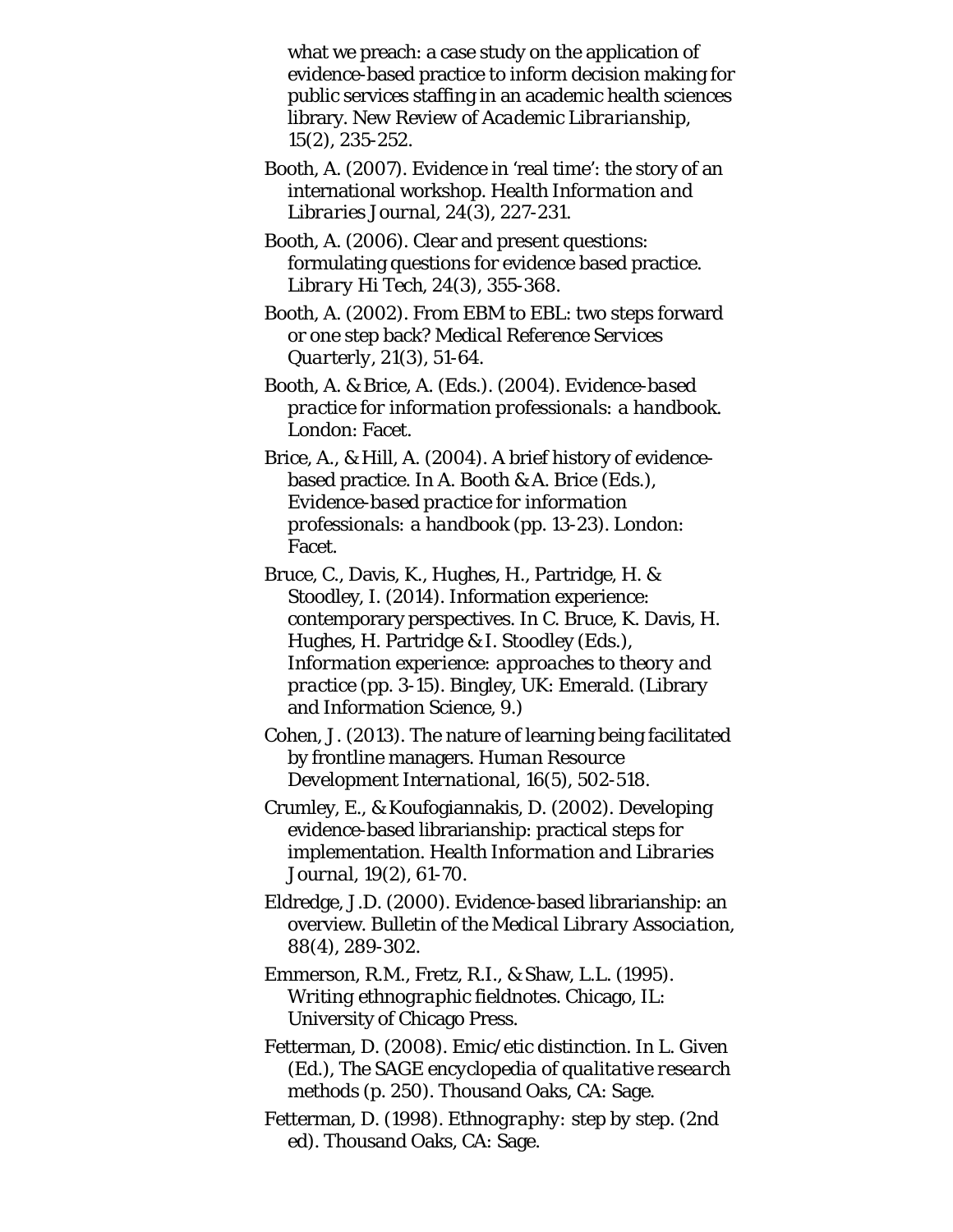Gillespie, A. (2014). [Untangling the evidence:](http://www.webcitation.org/6lzc13AKN) [introducing an empirical model for evidence-based](http://www.webcitation.org/6lzc13AKN) [library and information practice.](http://www.webcitation.org/6lzc13AKN) *Information Research, 19*(3) paper 632. Retrieved from http://informationr.net/ir/19-3/paper632.html (Archived by WebCite® at http://www.webcitation.org/6lzc13AKN)

Henstrand, J.L. (2006). Seeking an understanding of school culture: using theory as a framework for observation and analysis. In V.A. Anfara & N.T. Mertz (Eds.) *Theoretical frameworks in qualitative research* (pp. 21-41). Thousand Oaks, CA: Sage.

Koufogiannakis, D. (2013a). [Academic librarians use](http://www.webcitation.org/6dULFnTEe) [evidence for convincing: a qualitative study.](http://www.webcitation.org/6dULFnTEe) *SAGE Open, 3*(2), 1-12. Retrieved from http://sgo.sagepub.com/content/3/2/215824401349 0708.full (Archived by WebCite® at http://www.webcitation.org/6dULFnTEe)

Koufogiannakis, D. (2013b). **EBLIP7** keynote: what we [talk about when we talk about evidence.](http://www.webcitation.org/6dULV0QTn) *Evidence Based Library and Information Practice, 8*(4), 6-17. Retrieved from https://ejournals.library.ualberta.ca/index.php/EBLI P/article/view/20486/15965 (Archived by WebCite® at http://www.webcitation.org/6dULV0QTn)

Koufogiannakis, D. (2012). [Academic librarians'](http://www.webcitation.org/6dUL0t7P0) [conception and use of evidence sources in practice.](http://www.webcitation.org/6dUL0t7P0) *Evidence Based Library and Information Practice, 7*(4), 5-24. Retrieved from http://ejournals.library.ualberta.ca/index.php/EBLIP /article/view/18072 (Archived by WebCite® at http://www.webcitation.org/6dUL0t7P0)

Martin, G. (1996). [The meaning and origin of the](http://www.webcitation.org/6lR7hdegh) [expression: a fish rots from the head down.](http://www.webcitation.org/6lR7hdegh) Retrieved from http://www.phrases.org.uk/meanings/fish-rotfrom-the-head-down.html (Archived by WebCite® at http://www.webcitation.org/6lR7hdegh)

Maxwell, J.C. (2005). *The 360° leader: developing your influence from anywhere in the organization.* Nashville, TN: Nelson Business.

Partridge, H., Edwards, S.L., Thorpe, C. (2010). Evidence-based practice: information professionals' experience of information literacy in the workplace. In A. Lloyd & S. Talja (Eds.), *Practising information literacy: bringing theories of learning, practice and information literacy together* (pp. 273-298). Wagga Wagga, NSW: Charles Sturt University, Centre for Information Studies.

Todd, R.J. (2009). [School librarianship and evidence](http://www.webcitation.org/6dUUBCTlq)